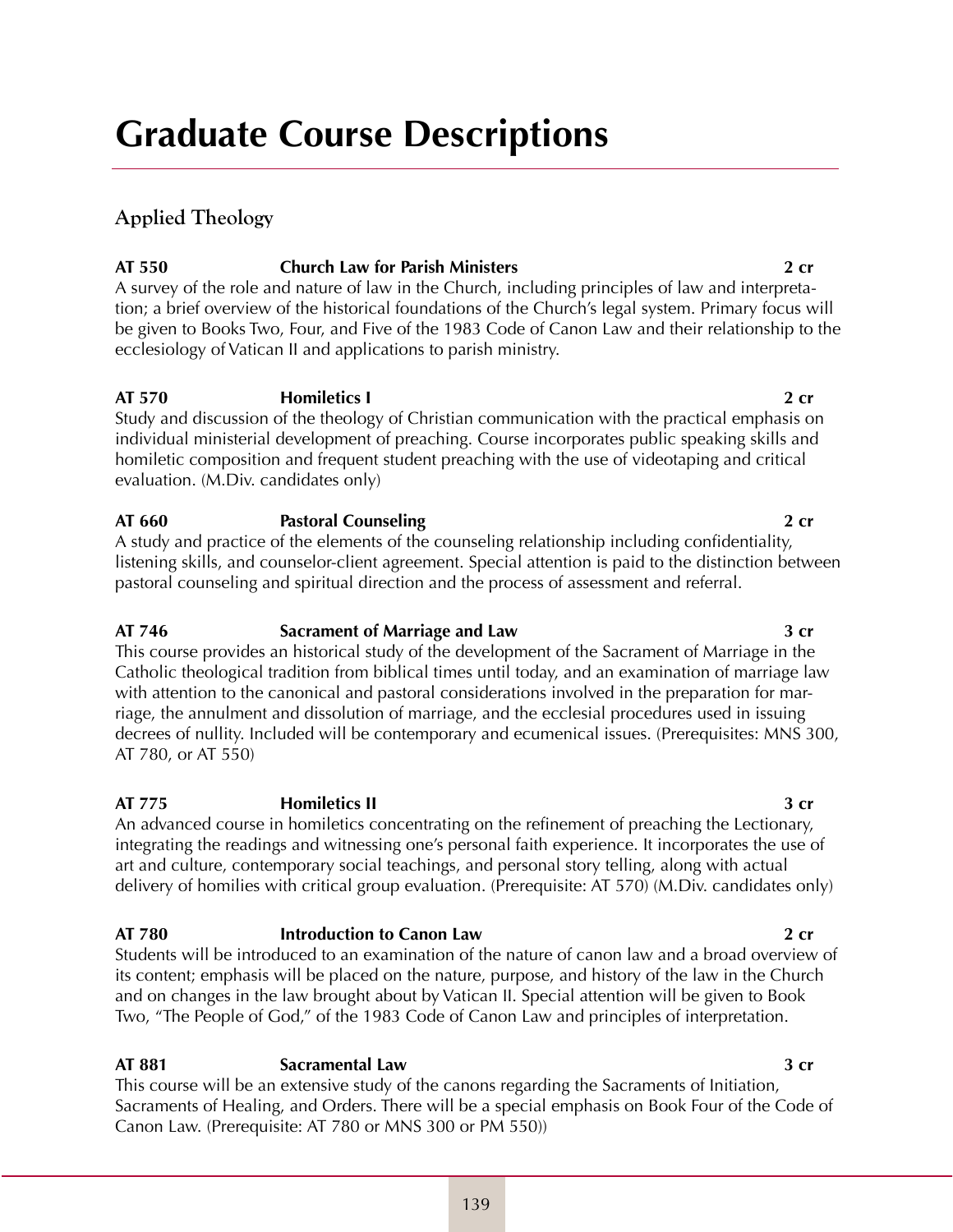# **AT 890 Parish Leadership and Administration 3 cr**

This course will provide foundational principles in business administration and leadership as applied to parochial ministry. The course will focus upon management of human resources, stewardship, and basic accounting skills. Students will be expected to understand, articulate, and be able to apply leadership principles as well as the spiritual foundations for stewardship and administration. The course will integrate both theoretical and practical elements of leadership. (M.Div. candidates only)

| AT 889D-899D | <b>Independent Study in Applied Theology</b>                                                       | 3 <sub>cr</sub> |
|--------------|----------------------------------------------------------------------------------------------------|-----------------|
| AT 8891-8999 | <b>Elective Courses in Applied Theology</b><br>On a time also time offenings in smalled the also m | $2-3$ cr        |

One time elective offerings in applied theology.

# **Biblical Languages**

**BL 501 Greek Language I 2 cr** A beginning study of the morphology, syntax, and vocabulary of Biblical Greek (Koine); emphasis on exercises in noun declensions and the regular verbal paradigm as well as vocabulary building.

**BL 502 Greek Language II 2 cr** Continuation of BL 501 with the additional emphasis on the principal parts of irregular verbs, continued vocabulary mastery, and simple readings from the Gospels of Mark and John. (Prerequisite: BL 501 or equivalent)

**BL 551 Hebrew Language I 2 cr** A beginning study of the morphology, syntax, and vocabulary of Biblical Hebrew; emphasis on Hebrew pronunciation and vocabulary building.

**BL 552 Hebrew Language II 2 cr**  Continuation of BL551; morphology, syntax and vocabulary exercises will be emphasized leading to the student's ability to translate simple sentences. (Prerequisite: BL 551 or equivalent)

# **BL 553/554 Hebrew Language III/IV 2 cr**

Biblical Hebrew III/IV builds on the foundations of Hebrew I and II. The course will concentrate on grammar and vocabulary building as well as the translation of the Hebrew Books of Jonah and Ruth. (Prerequisite: BL 552 or equivalent)

**BL 701 Greek Exegesis I 2 cr** Second Year Greek. Selected readings in the Greek New Testament: the Gospels of Matthew and Luke and the Acts of the Apostles. Attention will focus on vocabulary expansion, fluent reading aloud, sight reading, and use of the critical apparatus in Merk or Nestle-Aland. Some Septuagint texts may be investigated. (Prerequisite: BL 502 or equivalent)

**BL 702 Greek Exegesis II 2 cr** Second Year Greek. Selected readings in the Greek New Testament: the epistles and the Book of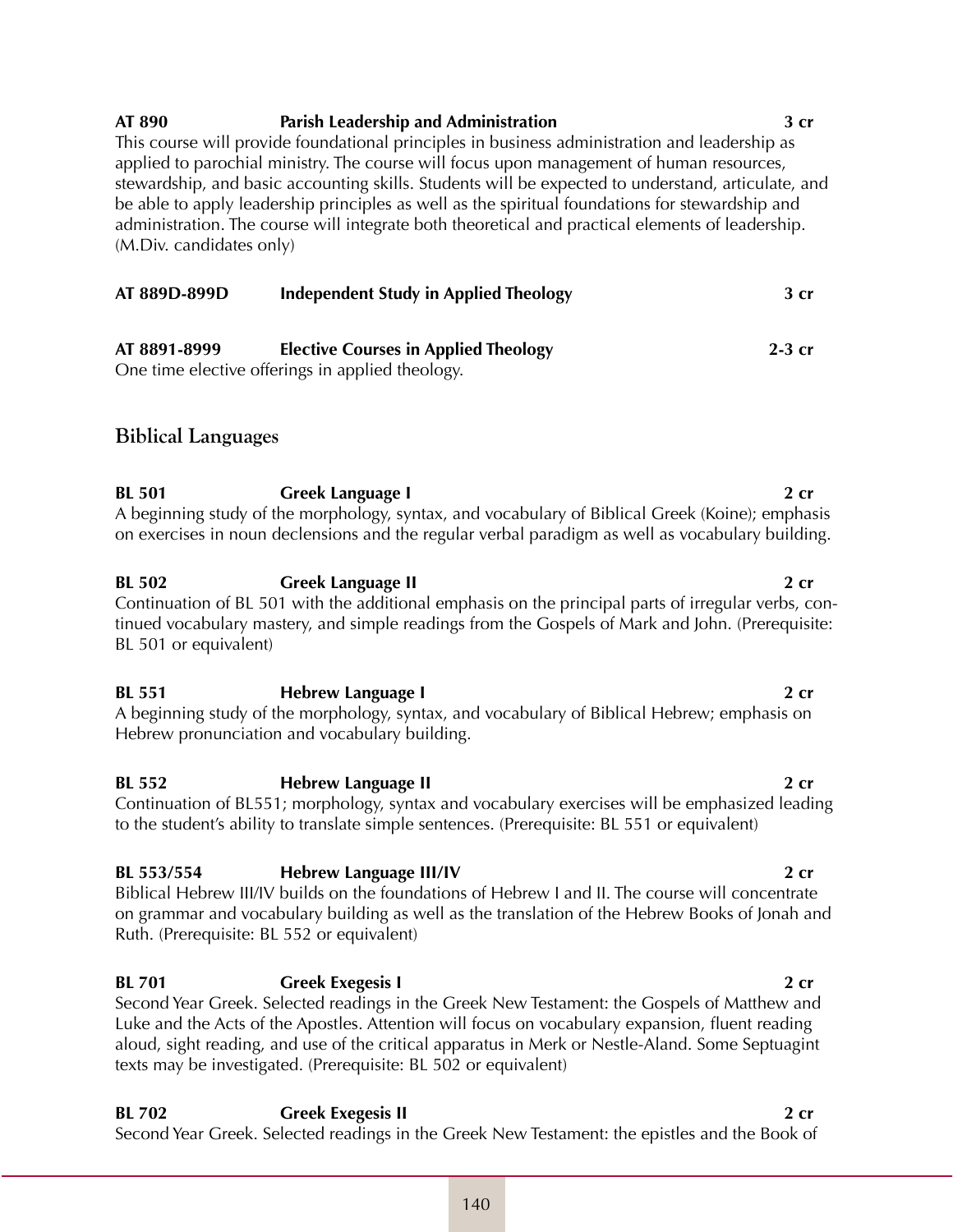Revelation. Attention will focus on vocabulary expansion, fluent reading aloud, sight reading, and use of the critical apparatus in Merk or Nestle-Aland. Some Septuagint texts may be investigated. (Prerequisite: BL 701 or equivalent)

**BL 801 Readings in Ecclesiastical Greek I 2 cr** Third Year Greek. Study in biblical, patristic, and liturgical Greek. (Prerequisite: BL 702 or equivalent)

| <b>BL 802</b>       | <b>Readings in Ecclesiastical Greek II</b>                   | $2$ cr    |
|---------------------|--------------------------------------------------------------|-----------|
|                     | Continuation of BL 801. (Prerequisite: BL 801 or equivalent) |           |
|                     |                                                              |           |
| <b>BL 889D-899D</b> | Independent Study in Biblical Languages                      | 3 cr.     |
|                     |                                                              |           |
| BL 8891-8999        | <b>Elective Courses in Biblical Languages</b>                | $2-3$ cr. |
|                     | One time elective offerings in biblical languages.           |           |

# **Education**

**EDU 3120 Educational Psychology 4 cr.** Focus on the learning process: role of the teacher in learning; efficiency of learning as it is affected by the developmental processes; psychological principles that are central to the learning process and their relationship to the teaching situation; variables in learning; and evaluation of the outcomes of learning. Application of learning theory and multicultural concepts in a field-based context. Includes a one hour field experience (30 clock hours). This course is offered through Madonna University.

**EDU 4400 Behavior Management in the Classroom 2 cr.** Focus on understanding the role of the teacher in facilitating change in the classroom; the nature of and factors affecting student behavior; the investigation and evaluation of classroom management models; and strategies for handling disruptive student behavior, with emphasis on prevention of classroom problems. Application of classroom management strategies, anti-bullying, and classroom/student interventions in actual problem situations. This course is offered through Madonna University. (Prerequisite: EDU 3120)

**EDU 4590 Theory and Techniques of Instruction 4 cr.** This course is offered through Madonna University. (Prerequisites: EDU 3120, EDU 4400)

# **Evangelization and Catechises**

# **EV 500 Evangelization and Catechesis 2 cr**

An examination of principles and dynamics of catechetical theory and practice articulated in specific Church documents, *General Directory for Catechesis*, and *National Directory for Catechesis*. Content is focused on the Church's mission to nurture faith and conversion from among God's people and the means utilized by the Church over the centuries: composition of catechetical session based on principles of adult learning.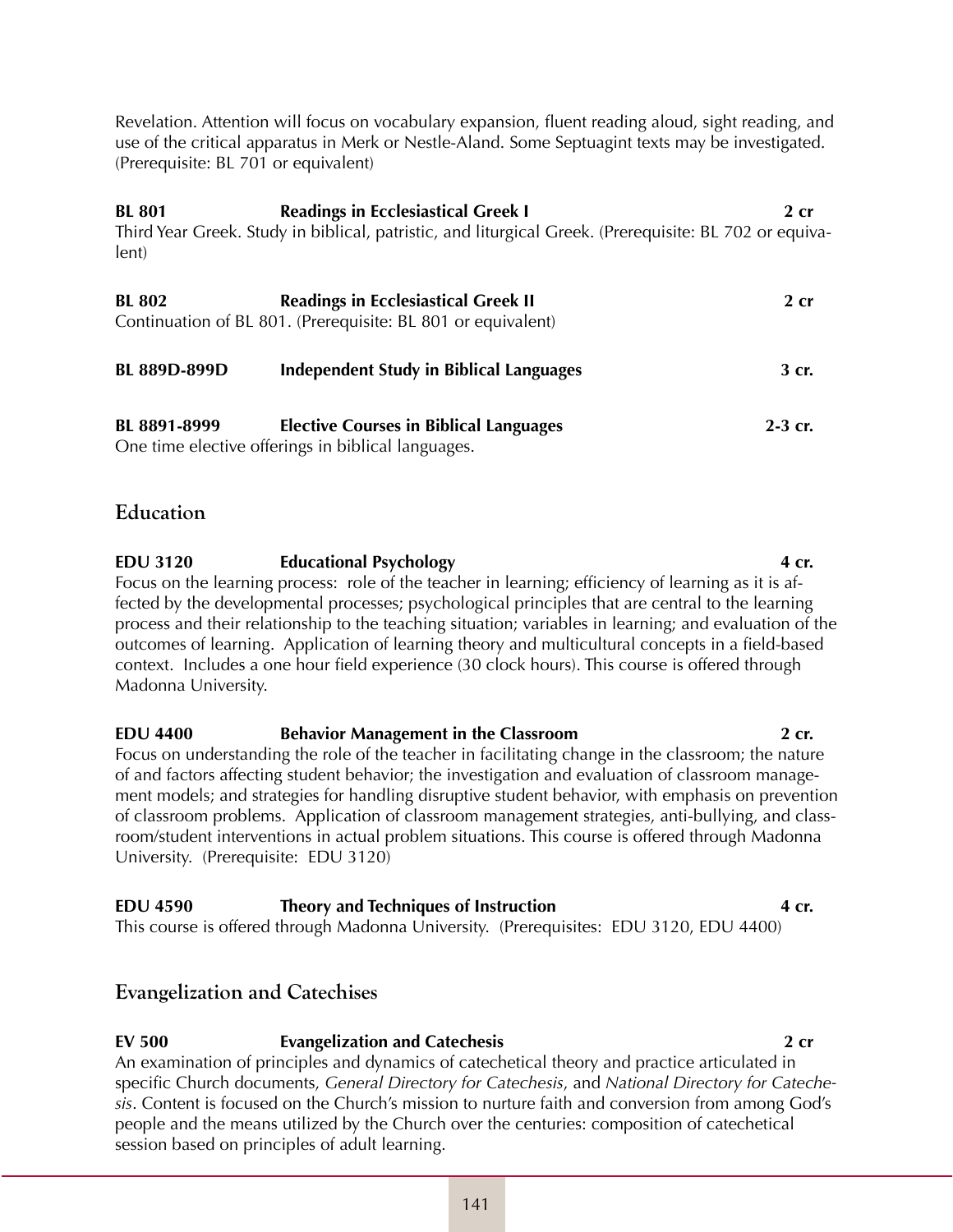# 142

# **EV 530 Conversion and Reconciliation 2 cr**

A study of the personal and social realities of evil, sin, guilt, sickness, and alienation in light of the restoration of the created order in Jesus Christ. Emphasis will be placed on Christian reconciliation and the dynamics of conversion as a lifelong process and sacramental event. The historical, theological, and pastoral aspects of the sacraments of Penance and Anointing will be examined.

# **EV 540 Leadership in Catholic Identity 3 cr**

This course has a twofold focus: 1) the doctrinal foundation of Catholicism, especially the nature and mission of Catholic education (its history and philosophy) as part of the larger nature and mission of the Church, and 2) the content and use of multiple documents and resources for leadership in Catholic identity. (This course is intended for students in Madonna University's Catholic School Leadership Program)

# **EV 545 Leadership in Christian Development 2 cr**

This course explores the responsibilities of leadership in nurturance of spiritual development, particularly moral and faith development. It includes the role of the leader in facilitating conversion, discipleship and prayer as well as practices of various prayer forms and theological reflection. Attention is given to the challenges of cultural influence in the developmental process. (This course is intended for students in Madonna University's Catholic School Leadership Program)

# **EV 640 Catechetical Leadership 2 cr**

This course builds on the foundation of the four dimensions of catechesis: message, community, worship (including liturgy and sacraments), and service and their relationship to the responsibilities of the catechetical leader. It also examines the major catechetical documents, current forms, and methods. (This course is intended for students in Madonna University's Catholic School Leadership Program; M.A.P.S. students may register for this class at the discretion of the instructor)

# **EV 645 Formation of Christian Community 2 cr**

This course examines characteristics of leadership necessary for developing Christian community. It also examines the Christian community as a social reality, rooted in Bible and tradition, and explores the dynamics and challenges of becoming and being a Christian community within a culturally diverse context. Particular attention is given to studies on the Church of Detroit throughout the course.

# **EV 680 Pastoral Care Across the Cultures 2 cr**

An examination of psycho-social and religio-cultural understandings of major ethnic groups in the United States Catholic Church and their spiritualties and rituals. Students will explore ways to balance unity and diversity within a parish community in order to bring about an exchange of spiritual gifts by promoting recognition of other cultures, respect for cultural differences, and healthy integration among them.

# **EV 720 Youth Ministry 2 cr**

An analysis of the vision and fundamental components of youth ministry derived from theology, developmental theory, and sociology; special attention given to the planning, implementation, and evaluation of youth ministry programs and to the recruitment of youth and adult leaders.

# **EV 889D-899D Independent Study in Evangelization and Catechesis 3 cr**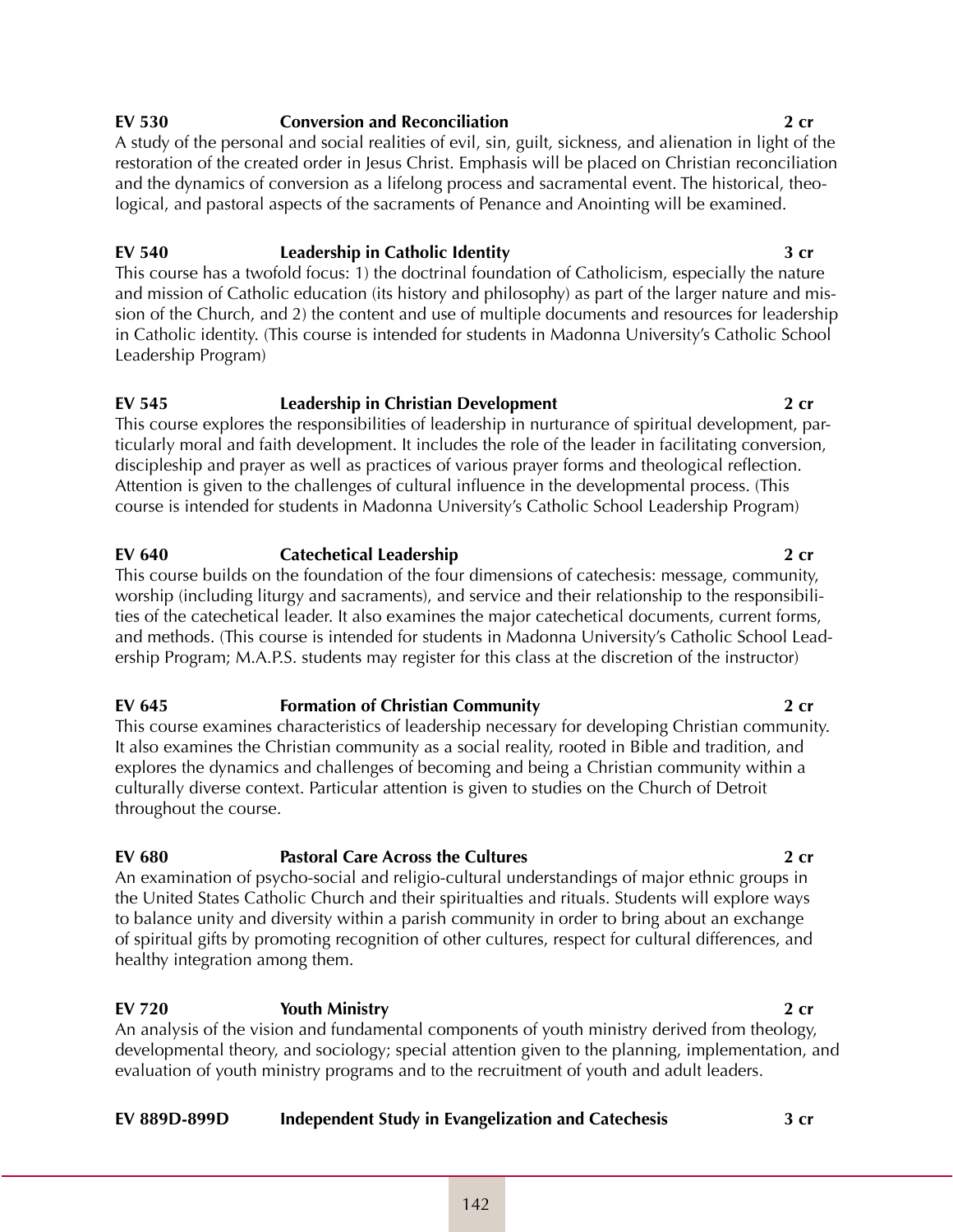One time elective offerings in evangelization and catechesis.

# **Field Education**

*These courses are graded Pass with High Distinction, Pass with Distinction, Pass, Fail.*

# **FE 690** Introduction to Field Education I: Clinical 1 cr

The introduction prepares students to engage in their clinical field education placement for the first year of theology. Students will become familiar with the dynamic components of field education, goal setting, learning agreements, practical aspects of pastoral ministry, and the evaluation process. The course will include learning how to undertake theological/pastoral reflection in a clinical setting. (M.Div. candidates only)

### **FE 692 Introduction to Field Education II: New Evangelization** 1 cr The introduction prepares students to engage in their New Evangelization field education placement for the second year of theology. Students will be given an overview of the various ministries in which they will be participating, along with instruction as to how evangelization is best practiced in a diversity of pastoral settings. Students will also prepare goals and learning contracts in anticipation of their field education, and be equipped to reflect upon their experiences in a theological/pastoral manner. (M.Div. candidates only)

# **FE 695** Field Education Placement I: Clinical 1 cr

Clinical field education placements involve gaining pastoral experience ministering to the sick, the aged, and the dying. Hence, three different locations are utilized: a hospital, a nursing home, and a hospice. On-site professionals will provide supervision. Students will engage in on-going self-appraisal and pastoral/theological reflection based on their field education experience. Students will receive evaluations from their on-site supervisors as well as from the director of pastoral formation. (M.Div. candidates only)

### **FE 698 Field Education Placement II: New Evangelization 1 cr** New Evangelization field education placements give students practical insight into how the ministry of evangelization is carried out in a variety of pastoral settings. Hence, different locations are utilized, such as: a university chaplaincy, a prison, and a parish. Students will be tasked with both the development and implementation of the various on-site programs. Students will engage in on-going self-appraisal and pastoral/theological reflection based on their field education experience. Students will receive evaluations from their on-site supervisors as well as from the director of pastoral formation. (M.Div. candidates only)

# **FE 720 Parish Internship I 2 cr**

At the conclusion of their second year theology, in consultation with their diocesan vocation directors, students will take up residence in a parish as a summer pastoral assignment (from mid-May to mid-August). Students will prepare a learning contract with their pastor and the director of pastoral formation. Students will fully enter into parish life and ministry, in a manner that serves to integrate their earlier field education experience, and further enhances their own vocational discernment. They will also engage in self-appraisal and receive an evaluation from their pastor, along with a select group of parish staff and parishioners, as well as from the director of pastoral formation. (M.Div. candidates only)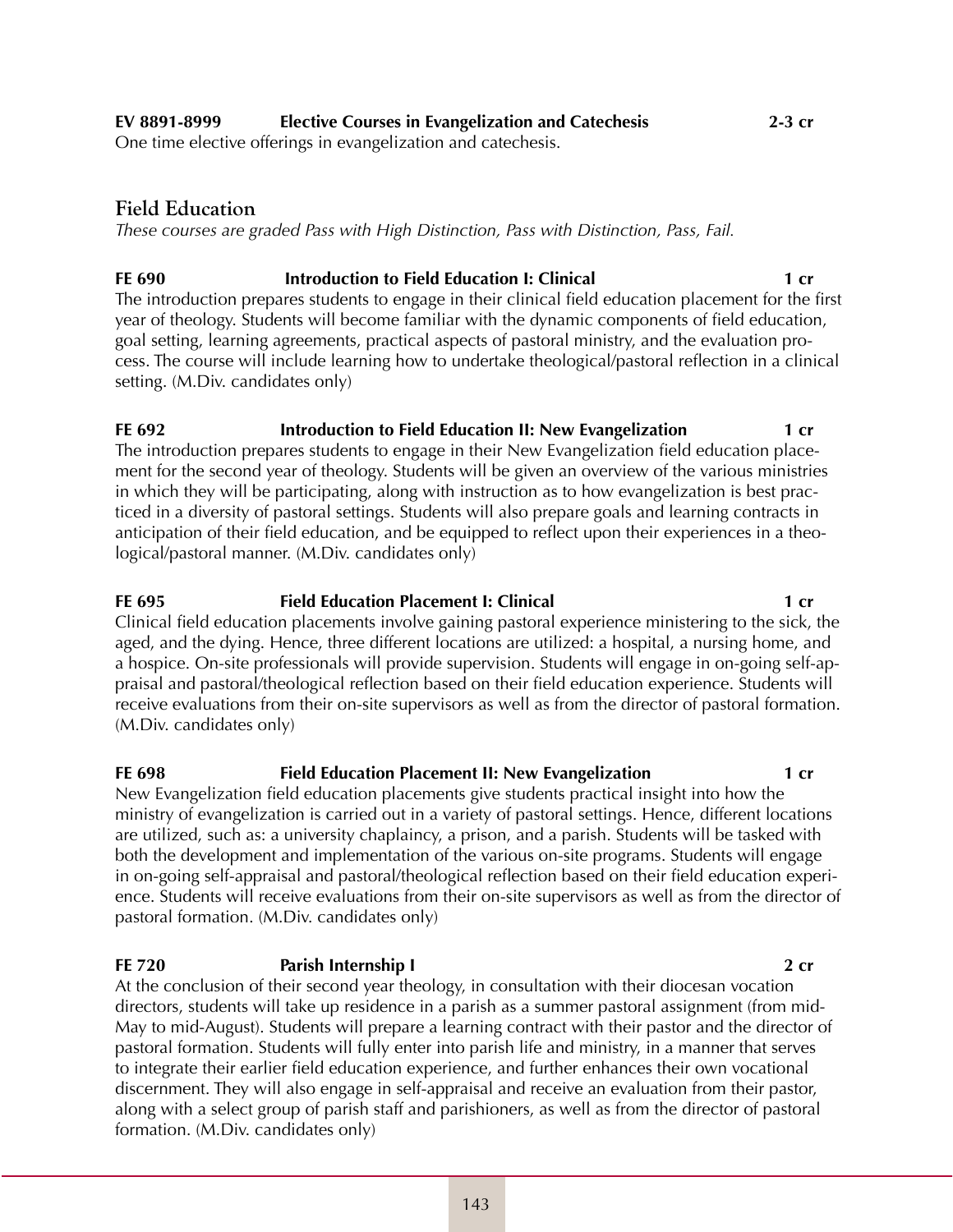### **FE 720C Parish Internship I Parish Internship I Parish Internship I 2 cr**

In consultation with the Vocation Director of the Eparchy, the student will take up weekend residence in a Chaldean parish as a pastoral assignment during the fall and winter semesters of the T2 academic year. The student will prepare a learning contract with his pastor and the SHMS director of pastoral formation. He will enter fully into parish life and ministry, in a manner that serves to deepen his awareness of the nature and scope of parish ministry in general, and of the priesthood in particular, thus further enhancing his vocational discernment. At the conclusion of his assignment, the student will engage in a self-appraisal and participate in an on-site evaluation conducted by the SHMS director of graduate pastoral formation, in conjunction with the pastor and a select group of staff and parishioners. (For Chaldean M.Div. candidates only—in lieu of FE 720).

### **FE 725 Parish Leadership II Parish Leadership II Parish 2 cr**

At the conclusion of their third year theology, coinciding with the candidate's ordination to the Diaconate, and in consultation with their diocesan vocation directors, students will take up residence in a parish as a summer pastoral assignment (from mid-May to mid-August). Students will prepare a learning contract with their pastors and the director of pastoral formation. During this 2nd internship placement, and in consultation with their pastor/supervisor, students will be asked to take on more of a leadership role as ordained pastoral ministers. Deacons are to give special attention to the following: preaching, celebrating Baptisms, and assisting at weddings. Students will engage in self-appraisal and receive an evaluation from their pastors, along with a select group of parish staff and parishioners, as well as from the director of pastoral formation. (M.Div. candidates only)

### **FE 725 C Parish Leadership II 2 cr**

In consultation with the Vocation Director of the Eparchy, the deacon will take up weekend residence in a Chaldean parish as a pastoral assignment during the fall and winter semesters of the T4 academic year. The deacon will prepare a learning contract with his pastor and the SHMS director of pastoral formation. The deacon will be called upon to exercise a leadership role as an ordained pastoral minister in the parish. He will also gain liturgical/sacramental expertise by preaching at Masses, assisting at baptisms and weddings, etc. At the conclusion of his assignment, the deacon will engage in a self-appraisal and receive evaluations from his pastor, a select group of staff and parishioners, and the SHMS director of graduate pastoral formation. (For Chaldean M.Div. candidates only—in lieu of FE 725).

### **FE 730 Parish Internship Year 4 cr**

This parish internship is for one continuous ten month period from mid-August to mid-June and takes the place of FE 720 and FE 725. Students will prepare a learning contract with the pastor-supervisor and director of pastoral formation that states the responsibilities of all parties for the student's internship. Students will participate in a variety of parochial activities, especially liturgical and leadership activities that occur during the internship period. The student will demonstrate a familiarity with all aspects of ministry that the assigned parish affords as well as an ability to reflect critically and theologically on parish ministry. Students will submit a self-appraisal and receive an evaluation from the pastor-supervisor and the director of pastoral formation. (M.Div. candidates only)

| FE 889D-899D | Independent Study in Field Education            | 3 cr     |
|--------------|-------------------------------------------------|----------|
| FE 8891-8999 | <b>Elective Courses in Field Education</b>      | $2-3$ cr |
|              | One time elective offerings in field education. |          |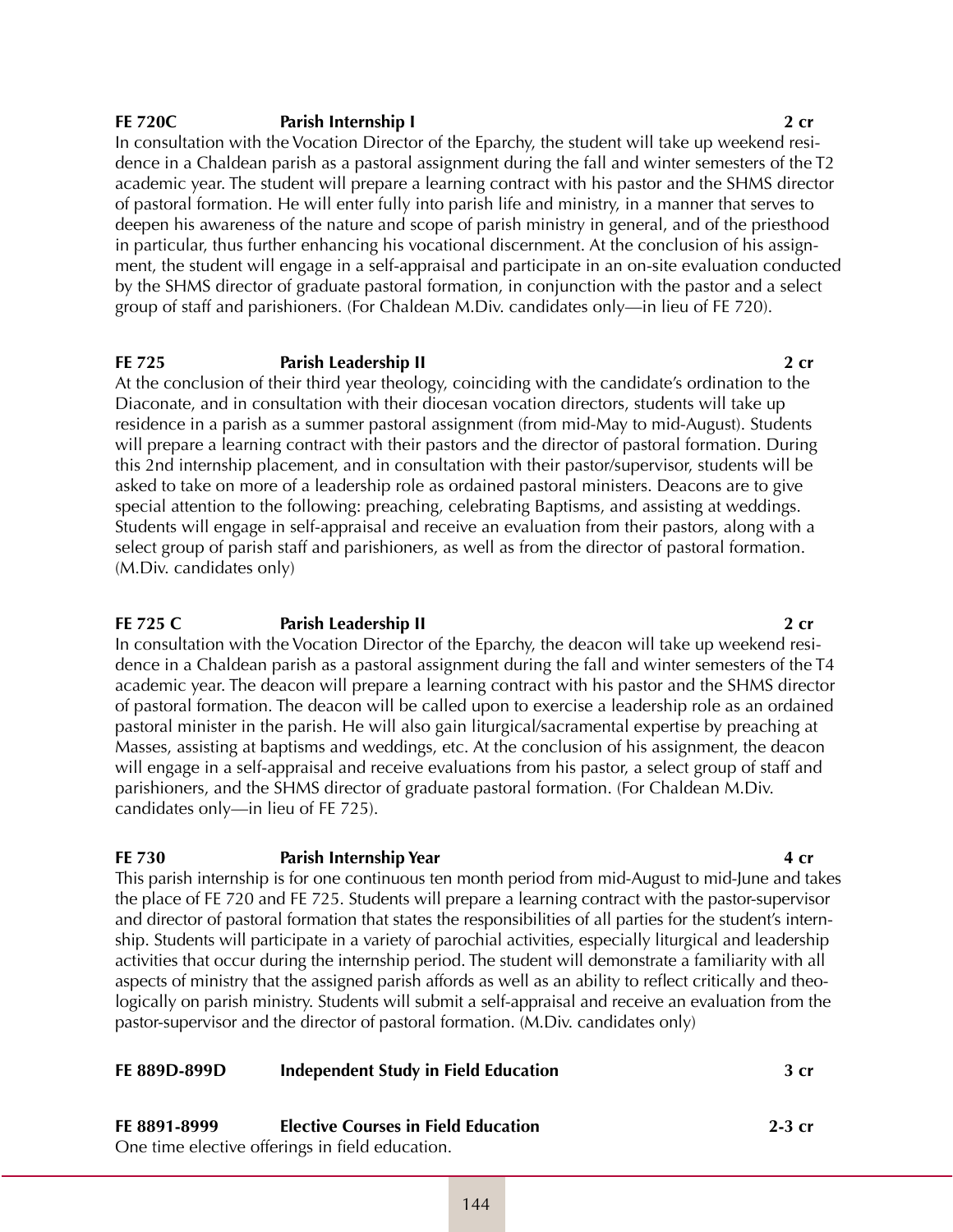# **Church History**

# **HS 510 Church History: The First Millennium 2 cr**

An examination of the first 1000 years of the history and theological development of Christianity, covering topics such as Church and Empire, monasticism, Trinitarian and Christological controversies, the early Councils and ecclesiastical writers, Church orders and canons, liturgical and sacramental life, expansion of the Church and diversification of its structure, missionary activity, the Church and Frankish society, Cluniac reform, and the East-West Schism.

# **HS 512 Church History: Christianity Divided (1000-1648) 3 cr**

An investigation of major issues from the High Middle Ages through the Reformation Era from a specifically religious and theological context, covering topics such as Gregorian Reform, crusades, mendicant orders, Thomas Aquinas and the Scholastic Synthesis, Church-State relations, Avignon papacy, the Great Western Schism, the religious crisis on the eve of the Reformation, Luther, Zwingli, Calvin, Anabaptists, the English Reformation, the Catholic Reform and the Council of Trent, and the wars of religion.

# **HS 615 History of the Catholic Church in the U.S.A. 2 cr**

An investigation of the character and direction of American Catholicism and its relationship with other American Christian bodies, Protestant roots of American Christianity, Catholic missionaries in the future United States, ecclesial organization, trusteeism, Catholic conciliar activity, anti-Catholicism, attitudes toward slavery, education and labor, Americanism, social thought, Depression, and War and Religion, and Vatican II.

# **HS 625 Eastern Churches 2 cr**

A study of the history, theology, worship, and spirituality of the Eastern Churches (Orthodox, Assyrian, Pre-Chalcedonian and Eastern-Rite Catholic): A.D. 431 to present, including the schisms over Christology, the Church in the Byzantine Empire and under Moslem suzerainty, the Slavic Churches, Eastern Churches in union with Rome, and the contemporary situation especially in America, Eastern Christian Art and the theology and veneration of icons, deification and the theology of grace of St. Gregory Palamas, the Jesus Prayer, Eucharistic Liturgies, and Sacraments.

# **HS 700 Foundations in Ecumenism and Interreligious Dialogue 3 cr**

This course provides foundations for a Catholic understanding of ecumenism and interreligious dialogue in the context of the Church's overall mission and commitment to the New Evangelization. It will focus on Catholic principles for ecumenism and interreligious dialogue as proposed by the Second Vatican Council and the Church's magisterial teaching. The course will cover the actual practice of ecumenism and interreligious dialogue in the past century and will provide a basic knowledge of non-Catholic Christians and the major world religions, especially Judaism and Islam.

# **HS 705 The Living Religions of the World 2 cr**

This course provides an overview of the major world religions other than Christianity. It surveys the doctrines, scriptures, ethics, and practices of religions originating in India (Hinduism, Jainism, Buddhism, Sikhism), China (Taoism, Confucianism); Japan (Shinto), the Middle East (Zoroastrianism, Islam, Baha'i) and Africa (native religions) and different groups within Judaism. In addition, Catholic teachings on interreligious dialogue, proclamation, and the new evangelization will be studied according to Vatican II's *Nostra Aetate* and other magisterial documents.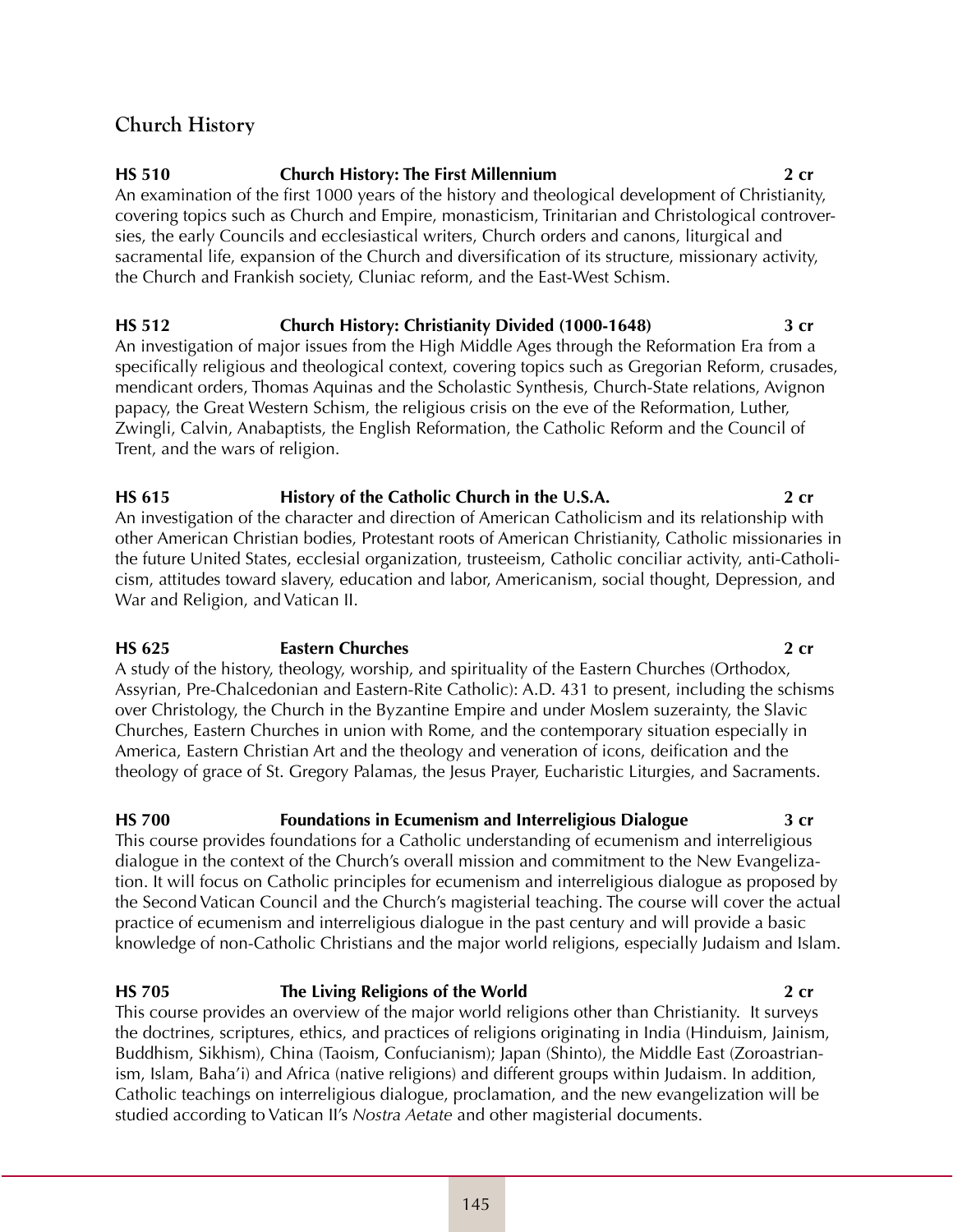| <b>HS 715</b> | <b>Patristics</b>                                 |                                                                                                | 2cr                                                                                                |
|---------------|---------------------------------------------------|------------------------------------------------------------------------------------------------|----------------------------------------------------------------------------------------------------|
|               |                                                   | An introduction to the writings of the most prominent Fathers and ecclesiastical authors who   |                                                                                                    |
|               |                                                   | shaped the Tradition of the Church; their context, content, and contemporaneity; including     |                                                                                                    |
|               |                                                   | Clement of Rome, Ignatius, Justin Martyr, Irenaeus, Tertullian, Clement of Alexandria, Origen, |                                                                                                    |
|               |                                                   |                                                                                                | Cyprian, Athanasius, Cyril of Jerusalem, Hilary, Basil the Great, Gregory of Nazianzus, Gregory of |
|               |                                                   | Nyssa, Theodore of Mopsuestia, John Chrysostom, Ambrose, Jerome, Augustine, Cyril of           |                                                                                                    |
|               | Alexandria, Theodoret of Cyrus and Leo the Great. |                                                                                                |                                                                                                    |
|               |                                                   |                                                                                                |                                                                                                    |
| HS 889D-899D  |                                                   | <b>Independent Study in Historical Studies</b>                                                 | 3 <sub>cr</sub>                                                                                    |

| HS 8891-8999 | <b>Elective Courses in Historical Studies</b>      | $2-3$ cr |
|--------------|----------------------------------------------------|----------|
|              | One time elective offerings in historical studies. |          |

# **Integrating Studies**

These courses are graded Pass with High Distinction, Pass with Distinction, Pass ,Fail.

**IS 505 Theological Research and Writing 1 cr** This course is an introduction to doing theological research and writing which culminates in preparing a research paper for a graduate level course in theology. The course gives particular attention to learning how to read analytically, critically, and "syntopically". The course will also cover the critical evaluation of resources, citation style, appropriate use of resources in expository writing, and the issue of plagiarism. (Co-requisite ST 500 or ST 530)

### **IS 850 Student Teaching 4 cr.**

**IS 885 M.A.P.S. Formation I: Introduction to Theological Reflection ½ cr**  This course introduces M.A.P.S. students to the theory and practice of theological reflection. Through an examination of literature about the theological reflection process, students learn methods for reflecting on ministerial and related situations through the lens of Catholic Tradition. Students lead group prayer and lectio divina. The class is to be taken during the student's first fall term in the M.A.P.S. program.

### **IS 886 M.A.P.S. Formation II: Boundary Issues ½ cr**  This course continues the systematic use of theological reflection to integrate faith and ministry experiences. Topics relating to maintaining proper boundaries in ministry are covered, including developing self-knowledge, commitment to self-care, maintaining appropriate interpersonal boundaries, developing proper role identification, and professional ethics. Students lead group prayer and *lectio divina*. The class is to be taken during the student's first winter term in the M.A.P.S. program. (Prerequisite: IS 885)

### **IS 887 M.A.P.S. Formation III: Leadership and Collaboration ½ cr** This course continues the systematic use of theological reflection to integrate faith and ministry experiences. Topics relating to leadership and collaboration in ministry settings are covered, including serving others through leading as a lay ecclesial minister, collaborating effectively with others, listening skills, and conflict resolution. Students lead group prayer and *lectio divina*. The class is to be taken during the students second fall term in the M.A.P.S. program. (Prerequisites: IS 885, IS 886)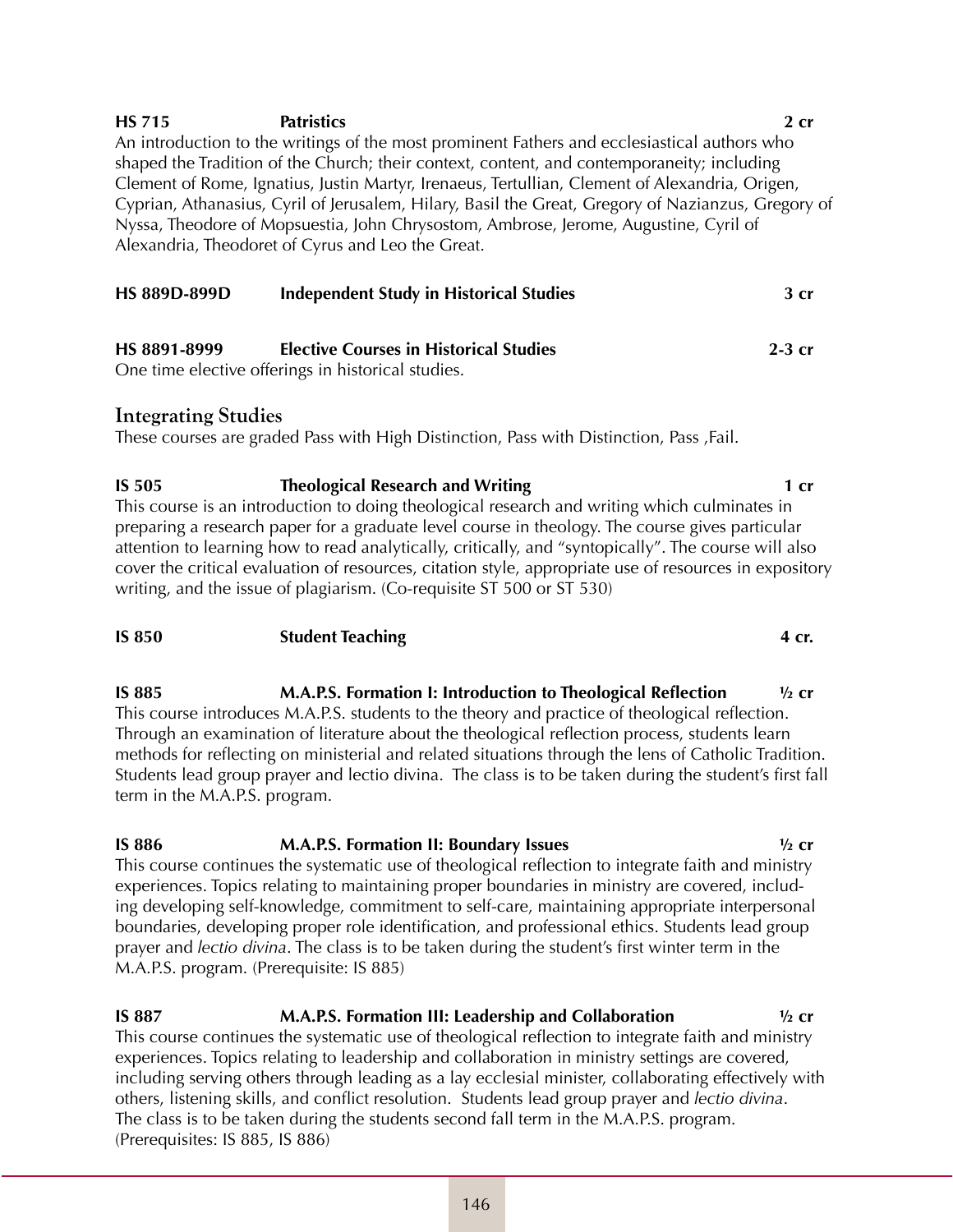**IS 888 M.A.P.S. Formation IV: Men and Women in the Ministerial Workplace ½ cr** This course continues the systematic use of theological reflection to integrate faith and ministry experiences. Topics relating to collaboration between men and women in ministerial settings are covered, including understanding and appreciating intrinsic differences between the work of men and women and maintaining healthy approaches to work relationships. Students lead group prayer and *lectio divina*. The class is to be taken during the student's second winter term in the M.A.P.S. program. (Prerequisites: IS 885, IS 886, IS 887)

### **IS 890 M.Div. Integrating Seminar 2 cr** The seminar seeks to complete the Master of Divinity outcome of "demonstrating personal integration of intellectual, pastoral, and spiritual formation". After each student researches and reflects critically upon an issue or problem of pastoral and theological significance, he will give a

presentation and lead a discussion on the chosen issue or problem. (M.Div. candidates only)

### **IS 891 M.A.P.S. Supervised Ministry 2 cr**

In partial fulfillment of the exit requirements for the M.A.P.S. degree, each candidate has the option of choosing either an integrating project (IS 8921 & IS 8922) or a supervised ministry (IS 891) in his or her area of specialization. The supervised ministry is for those wishing to develop specific ministry skills and to reflect theologically and pastorally on this ministerial experience. The supervised ministry is developed by the student in consultation with the course instructor and the site supervisor, and normally lasts for one semester. (One unit of CPE could meet this requirement.) The placement and supervisor are determined by the course instructor in consultation with the student. Successful completion of this course requires a learning service contract, 80 hours of in-service experience, and completion of the final assessment by student, course instructor, and supervisor. This course is normally taken in the M.A.P.S. student's final year. (M.A.P.S. candidates only)

# **IS 8911 Continuing M.A.P.S. Supervised Ministry 1 cr**

Continuing M.A.P.S. Supervised Ministry is required for the student who does not complete his/ her supervised ministry during the semester for which the student signed up for IS 891. The student must register for each semester beyond the initial semester that is necessary for a student to complete the supervised ministry. These accumulated credits do not count toward a degree nor are they figured into the student's GPA. They receive a grade of NG. (Prerequisite: IS 891, M.A.P.S. candidates only)

# **IS 8921** M.A.P.S. Integrating Project: Research and Design **1** cr

In partial fulfillment of the exit requirements for the M.A.P.S. degree, each candidate has the option of choosing either an integrating project (IS 8921 & 8922) or a supervised ministry (IS 891) in his/her area of specialization. The integrating project is a creative pastoral program designed by the student in response to an actual pastoral need. It is chosen by a student with a significant amount of experience in ministry, and is developed by the student in conjunction with the course instructor. The project is completed over the course of one year, normally during the M.A.P.S. student's last full year of classes. This phase of the project, which is dedicated to research and design, is completed during the first semester of the academic year. (M.A.P.S. candidates only; this course is graded pass or fail.)

**IS 8922 M.A.P.S. Integrating Project: Implementation and Writing 1 cr** In partial fulfillment of the exit requirements for the M.A.P.S. degree, each candidate has the option of choosing either an integrating project (IS 8921 & 8922) or a supervised ministry (IS 891) in his/her area of specialization. The integrating project is a creative pastoral program designed by the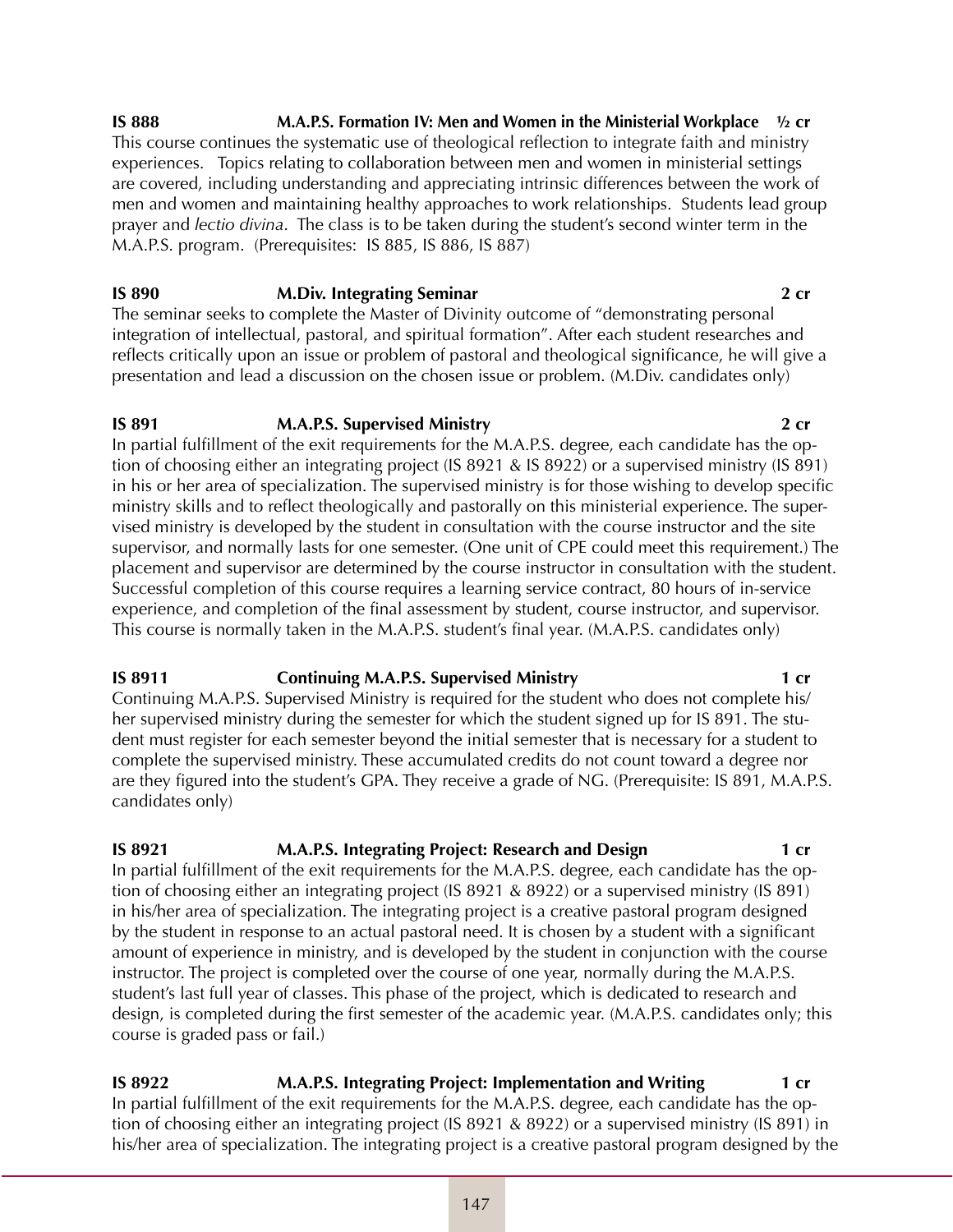student in response to an actual pastoral need. It is chosen by a student with a significant amount of experience in ministry, and is developed by the student in conjunction with the course instructor. The project is completed over the course of one year, normally during the M.A.P.S. student's last full year of classes. This second phase of the project, which is dedicated to implementation and writing, is completed during the second semester of the academic year. (Prerequisite: IS 8921, M.A.P.S. candidates only; this course is graded pass or fail.)

# **IS 8923** Continuing MAP.S Integrating Project 1 cr

Continuing guidance for the M.A.P.S. Integrating Project is required for a student who does not complete his/her project during the semester for which the student signed up for IS 8922. The student must register for each semester beyond the initial semester that is necessary for the student to complete the Integrating Project. These accumulated credits do not count toward a degree nor are they figured into the student's GPA. They receive a grade of NG. (Prerequisite: IS 8922, M.A.P.S. candidates only; this course is graded pass or fail.)

# **IS 893 Integrating Practicum I 2 cr**

This course is a pastoral study of the *Rite of Baptism*, the *Rite of Marriage*, and the *Order of Christian Funerals*. Participants will be expected to demonstrate a thorough integration of the theological, spiritual, historical, and liturgical dimensions of each rite. This will be accomplished through class presentation and discussion, personal reading and research, and a practicum for each of the rites considered. Attention will also be focused on the ability of the presider to celebrate these rites of the Church in order to lead the local community in prayer. (M.Div. candidates only)

# **IS 894 Integrating Practicum II 2 cr**

This course is a pastoral study of the *Pastoral Care of the Sick*, the *Rite of Christian Initiation of Adults (RCIA)* and presiding at the Eucharistic liturgy. Participants will be expected to demonstrate a thorough integration of the theological, spiritual, historical, and liturgical dimensions of each rite. This will be accomplished through class presentation and discussion, personal reading and research, and a practicum for each of the rites considered. The student is expected to develop presidential skills in order to celebrate these rites for the local Church community. (M.Div. candidates only)

# **IS 897 Clinical Pastoral Education 4 cr**

# **IS 898 Integrating Seminar II: S.T.B. 1 cr**

The seminar completes the goals of the S.T.B., conferred by the Pontifical University of St. Thomas Aquinas in Rome (*Angelicum*), through the comprehensive exam. In the seminar, students will prepare the topics from the study guide in advance of each session and formulate questions. Professors will assist the students in recognizing the key/principle elements within each topic. This course is pass/fail as a consequence of the S.T.B. comprehensive exam.

# **IS 899 M.A. Thesis 4 cr**

IS 899 is intended to be taken in the student's final semester of study. The Master's thesis is a scholarly work that demonstrates the ability to do graduate-level research, to analyze primary texts, to use and evaluate scholarly literature on those texts, and to present the results of that research in a written thesis and a public oral defense. (Prerequisite: Approval of thesis topic by theology faculty; MA candidates only)

**IS 8991-9 <b>Continuing M.A. Thesis Guidance** 1 cr Continuing Thesis Guidance is provided for the student who does not complete the thesis during

# 148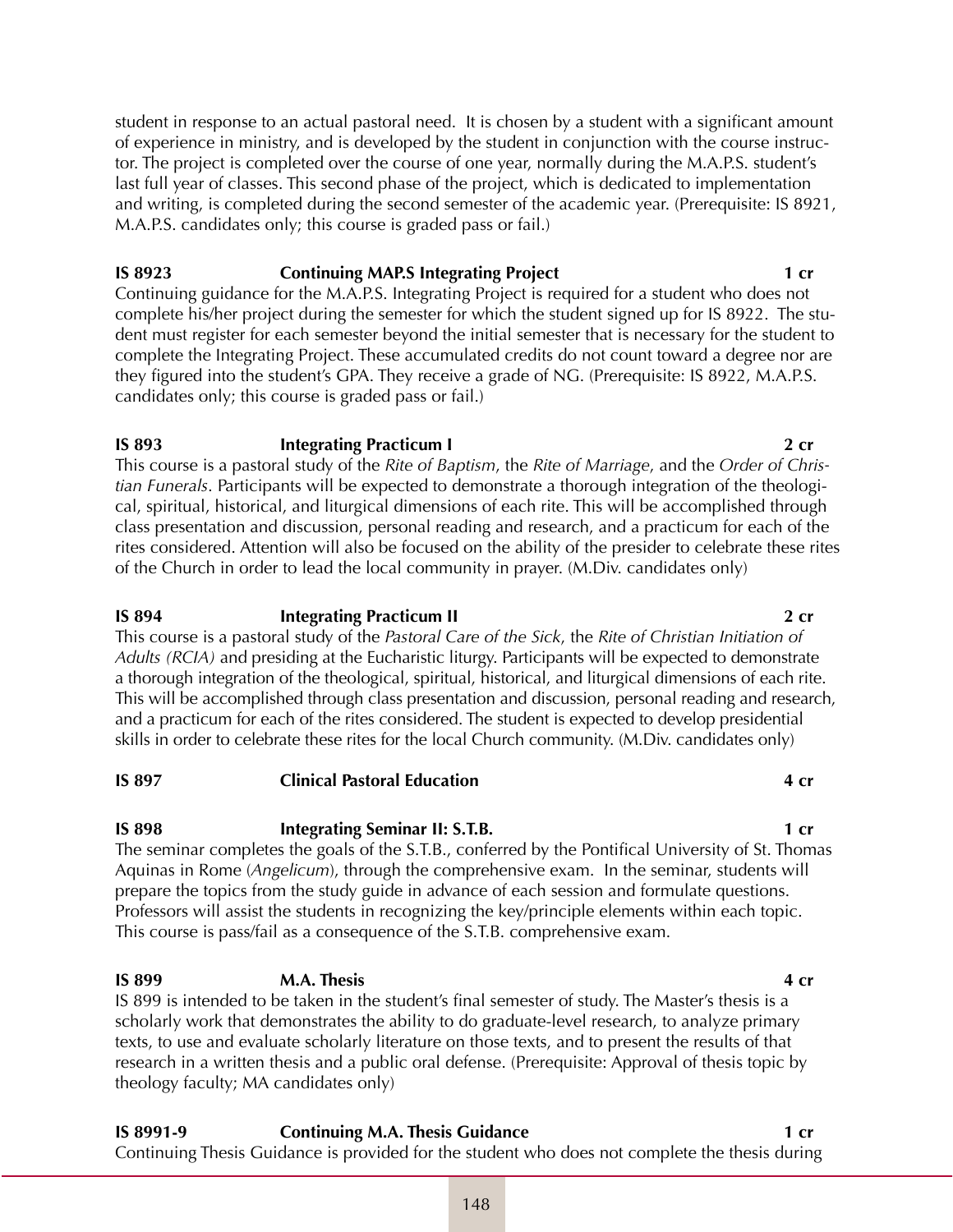the semester for which the student signed up for IS 899. Continuing Thesis Guidance is required for each semester that a student wishes to use the library for thesis research or to have contact with the thesis director until the thesis is completed. These accumulated credits do not count toward a degree nor are they figured into the student's GPA. They receive an NG. (M.A. candidates only)

# **Latin**

**LA 500 Latin for Graduate Students 2 cr** A basic knowledge of Ecclesiastical Latin sufficient to be able to translate basic scriptural and liturgical texts, and philosophical and theological statements (with the help of a lexicon) and to gain an enriched understanding of language structure. (This course is graded pass or fail.)

| LA 889D-899D | <b>Independent Study in Latin</b>     | 3 <sub>cr</sub> |
|--------------|---------------------------------------|-----------------|
| LA 8891-8999 | <b>Elective Courses in Latin</b>      | $2-3$ cr        |
|              | One time elective offerings in Latin. |                 |

# **Liturgy and Sacraments**

**LS 575 Sacramental Life of the Church 2 cr** A study of sacramental theology from the perspective of the Eucharist. This course will explore the sacraments in general through the liturgical rites and principles, and the relationship that exists among the rites in the life of the Church. Guidelines for the preparation, celebration, and practice of sacraments will also be included.

**LS 605 Introduction to Sacramental Theology and the Sacrament of the Eucharist 4 cr** The course is an introduction to the seven sacraments in general, with a study of the Eucharist in particular, using Scripture, the fathers, and tradition. The introduction investigates foundational principles of sacramental theology; Christ as the Sacrament of God; the Church as Sacrament of Christ; how the sacraments connect us to Christ's mystery; and an analysis of the sacraments in terms of sign, matter, form, cause, effects, minister, and recipient. The Eucharist, source and summit of the whole Christian life, is then treated in detail: its institution by Christ; as the sacrament of Christ's presence; and as the sacrament of Christ's sacrifice.

# **LS 645 Sacraments of Initiation 2 cr**

A study of the *Rite of Christian Initiation of Adults* as the normative paradigm for the parish that unites sacramental catechesis, liturgical celebration, and Christian service, conversion and stages of adult faith development, initiation of children, theology of Baptism and Confirmation, ministries of the *RCIA*, and the catechetical use of the Lectionary.

# **LS 744 Holy Orders 2 cr**

A scriptural and historical study of the development of the Sacrament of Holy Orders with particular reference to the role of the presbyter. Theological reflection on priestly life and ministry in the light of Vatican II and the contemporary Church. The interdependence of ecclesiastical office and lay ministry. Special reference to the spirituality of the diocesan priest. (Prerequisite: ST 635)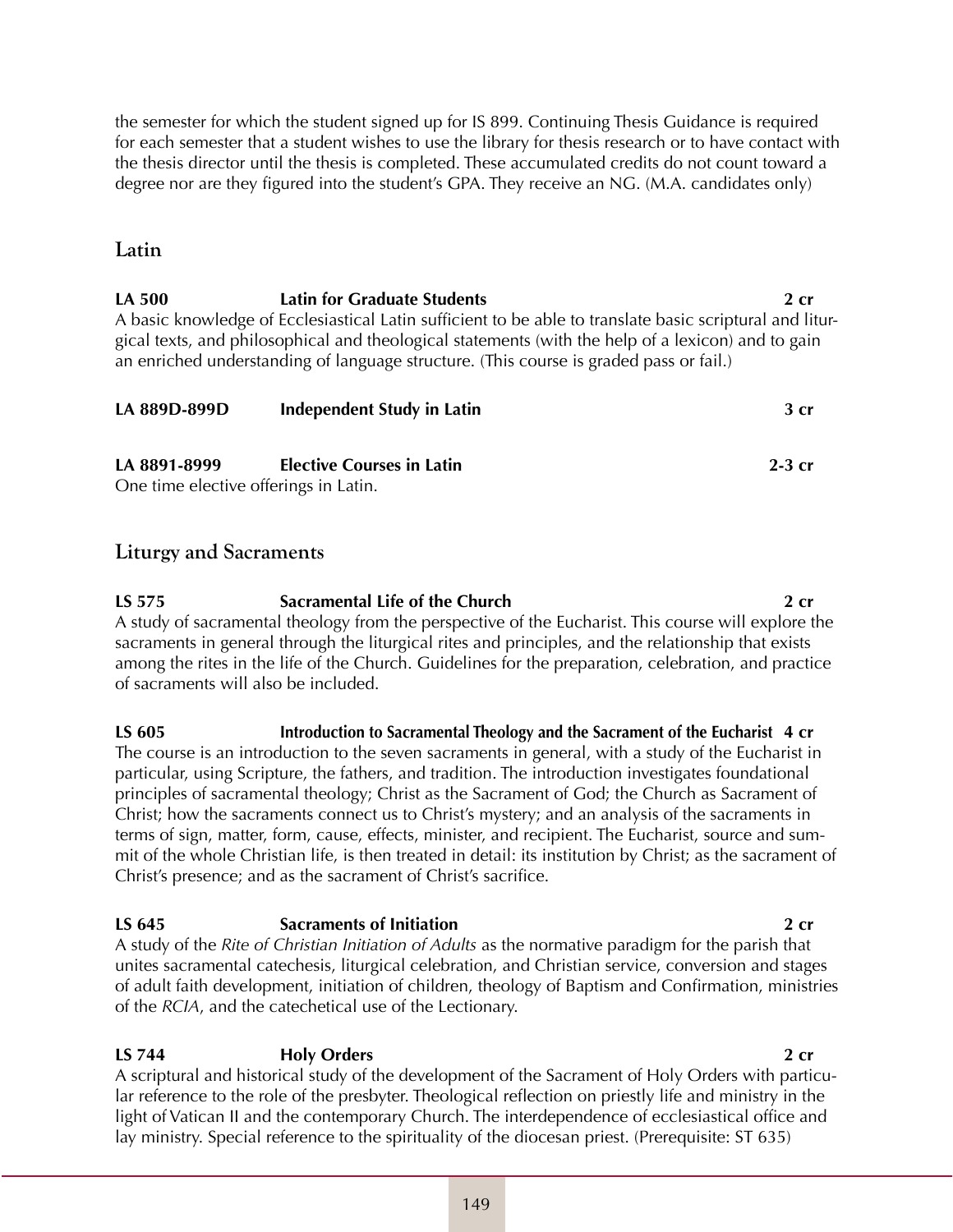# **LS 748 Sacraments of Healing 4 cr**

A scriptural and historical study of the Sacraments of Penance and Anointing of the Sick. Doctrinal, moral, canonical, and pastoral aspects of the sacraments will be examined with their application to the rites. Special emphasis will be given to developing the personal skills of the confessor in the Sacrament of Reconciliation through the practice of confessional situations. (M.Div. candidates only)

| LS 889D-899D | Independent Study in Liturgy and Sacraments                                                                                                                                                                                                                                                   | 3 <sub>cr</sub> |
|--------------|-----------------------------------------------------------------------------------------------------------------------------------------------------------------------------------------------------------------------------------------------------------------------------------------------|-----------------|
| LS 8891-8999 | <b>Elective Courses in Liturgy and Sacraments</b>                                                                                                                                                                                                                                             | $2-3$ cr        |
|              | $\bigcap_{i=1}^n$ and $\bigcap_{i=1}^n$ and $\bigcap_{i=1}^n$ and $\bigcap_{i=1}^n$ and $\bigcap_{i=1}^n$ and $\bigcap_{i=1}^n$ and $\bigcap_{i=1}^n$ and $\bigcap_{i=1}^n$ and $\bigcap_{i=1}^n$ and $\bigcap_{i=1}^n$ and $\bigcap_{i=1}^n$ and $\bigcap_{i=1}^n$ and $\bigcap_{i=1}^n$ and |                 |

One time elective offerings in liturgy and sacraments.

# **Moral Theology**

**MT 555 Fundamental Moral Theology 3 cr** An introduction to moral conversion as the Christian response to Revelation, i.e., Creation, Incarnation, Trinity, Sin, and Eschatology. Ethical themes such as the human person, the human act, and the good will be reviewed from a theological perspective. Attention will be given to the role of biblical morality, the moral Magisterium, natural reason, conscience, natural law, and moral norms in the process of decision-making. (M.Div. candidates only)

**MT 600 Contemporary Schools of Moral Theology 2 CD** 2 CD This course will examine three recent influential approaches to the Christian moral life: the biblical "virtue-based" school of Benedict Ashley, O.P. (1915-2013), the "basic human goods" school of Germain Grisez (1929- ), and the "proportionalist" school of Richard McCormick, S.J. (1922- 2000). By means of primary (and some secondary) texts, attention will focus on each school's background and context; understanding of Christian ethics; philosophical/theological anthropology; use of Scripture; approach to the empirical sciences; moral methodology (e.g., natural law); response to some select specific moral questions; and on the criticisms leveled against each view. Consideration will also be given to Pope John Paul II's encyclical *Veritatis Splendor* and how each particular school compares with the encyclical as well as how each understands Vatican Council II's call to renew moral theology.

### **MT 675 Foundations of the Christian Moral Life 3 cr**

A systematic examination of the Christian moral life and the virtues, moral principles, and norms necessary for living that life. This course investigates Sacred Scripture, human reason, human nature, the Magisterium, sin and grace, the different methods of moral decision making, and Catholic social teaching.

# **MT 700 Catholic Social and Sexual Teaching 12 Criminal Sexual Teaching 3 cr**

This course examines the biblical, historical, and magisterial foundations of the Church's social and sexual teachings with particular attention to the questions of family, work, property, economic/social justice, race, religious liberty, the political community, human rights, the environment, capital punishment, war and peace, theology of the body, contraception/Natural Family Planning, masturbation, homosexuality, adultery, and fornication.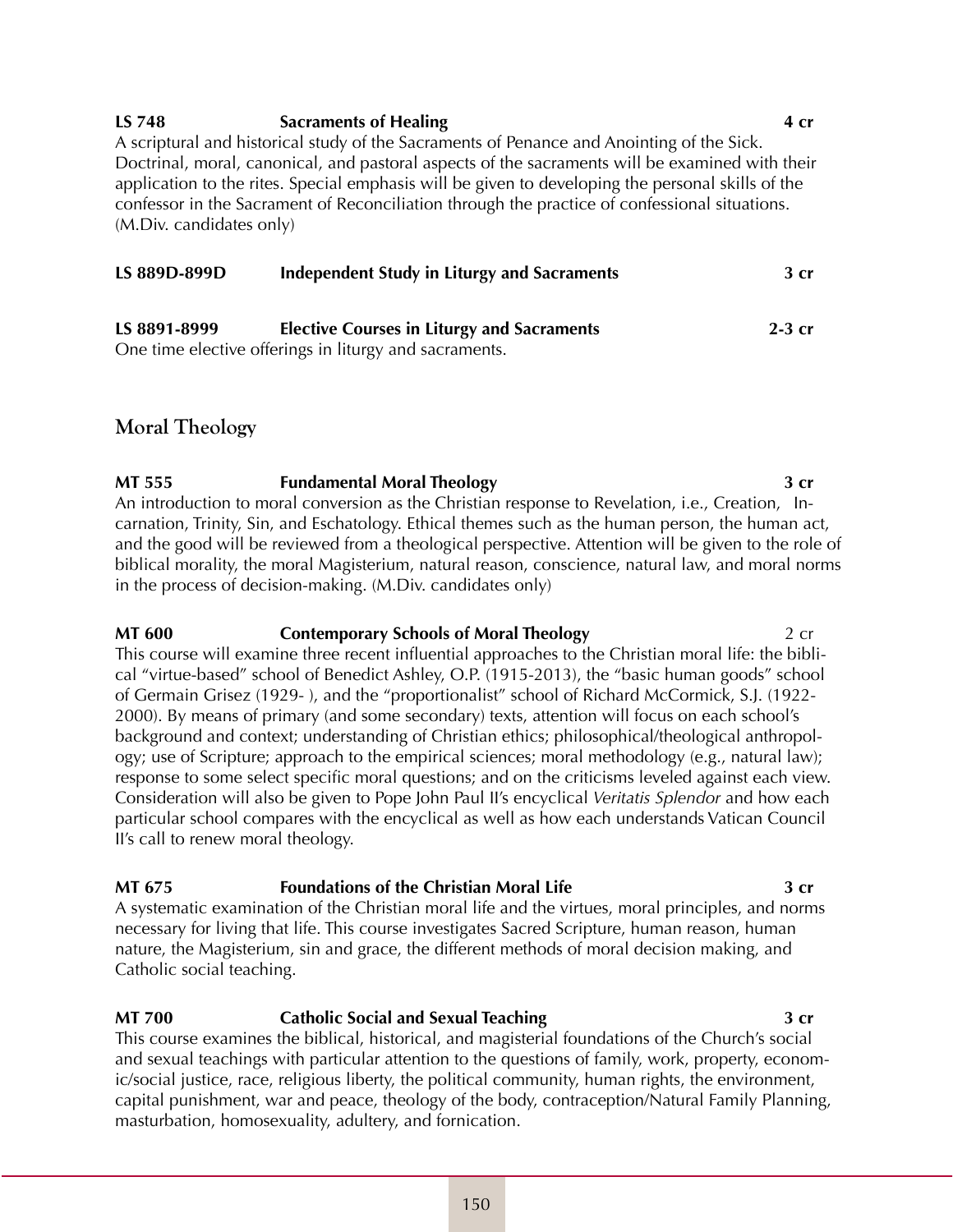### **MT 750 Bioethics 3 cr**

This course examines various issues in bioethics in light of the moral principles (e.g. double effect and material cooperation) and moral norms (e.g. no deliberate killing of innocent human life) of the Catholic tradition. These issues include: the nature of health and its delivery, the beginning of human life and abortion, ectopic pregnancy, embryo adoption, withdrawal of artificial nutrition and hydration, brain death, stem cell research, euthanasia/assisted suicide, genetic modification, human experimentation, artificial reproduction, organ transplants, HIV/AIDS, pastoral care to the sick, and the meaning of suffering. (Prerequisite: MT 555, M.Div. candidates only)

### **MT 7501 Bioethical Issues in Health Care 3 cr**

This course examines various bioethical issues in health care in light of moral principles (e.g. double effect and material cooperation) and moral norms (e.g. no deliberate killing of innocent human life) in the Catholic tradition. These issues include: the nature of health, healthcare, and its delivery; the beginning of human life and the morality of abortion; the management of ectopic pregnancy; embryo adoption/rescue; genetic modification; human experimentation (e.g. embryonic and adult stem cell research); artificial reproduction (e.g. IVF-embryo transfer); condoms and the prevention of HIV/AIDS; suicide, assisted suicide, and euthanasia; the definition of death, brain death, and organ transplants; withdrawal of artificial nutrition and hydration; pastoral care to the sick and dying (e.g., Alzheimer's patients); mental health and the use of pharmacology (e.g. addiction); the role of ethics committees; and the meaning of human suffering in the healthcare setting. The course will also include some "clinical" experiences.

**MT 755 Contraception and Theology 2 cr** This course identifies the anthropological, moral, ecclesial, and pastoral principles underlying the Roman Catholic Church's teaching on contraception, especially as that teaching has been expressed in H*umanae Vitae* and *Familiaris Consortio*. It will also contrast these principles with the views of those who seek to justify the use of contraception. The medical and moral issues surrounding Natural Family Planning will also be treated.

| <b>MT 889D-899D</b> | <b>Independent Study in Moral Theology</b>     | 3 <sub>cr</sub> |
|---------------------|------------------------------------------------|-----------------|
| MT 8891-8999        | <b>Elective Courses in Moral Theology</b>      | $2-3$ cr        |
|                     | One time elective offerings in moral theology. |                 |

# **Music**

**MU 549 Vocal Skills/Presider's Chants 1 cr** This is a practical music course for future liturgical presiders with no prior singing experience, which is devoted to 1) developing the basic skills of singing (i.e. breath support, phonation, diction, and relaxed presentation) and 2) using the more basic chant formularies of the presider as the sole repertoire to accomplish and enhance these skills. (M.Div. candidates only)

**MU 551 The Presider's Musical Role in the Liturgy 1 cr** A survey of musical settings of Orations, Eucharistic Prayers, dismissal formularies, the Exultet, Morning Prayer, and Vespers for the presider. A demonstration and explanation of the fundamentals of the use of the voice. (M.Div. candidates only)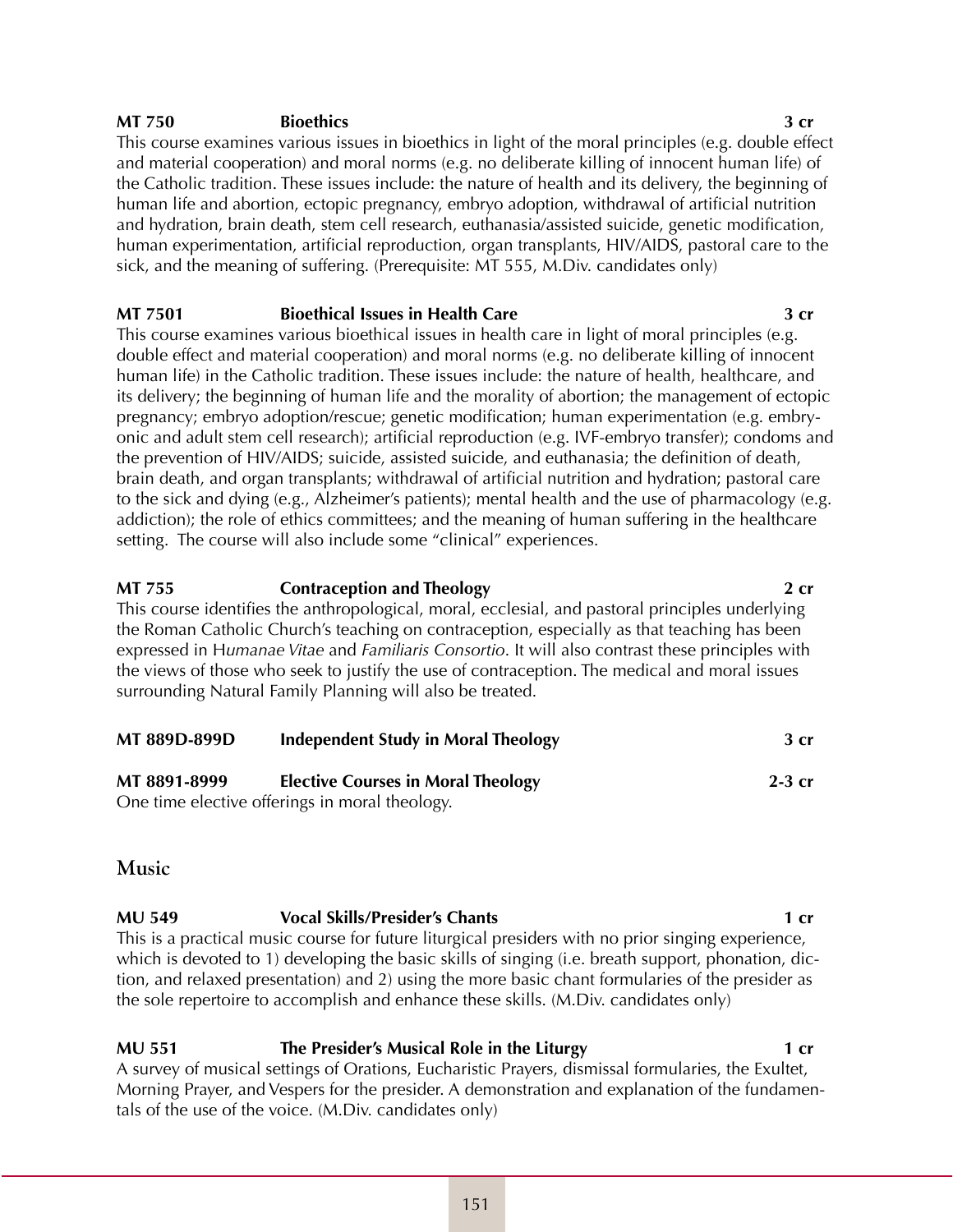| <b>MU 570</b>                         | <b>Sacred Music in Worship</b>                                                                     | $2$ cr          |
|---------------------------------------|----------------------------------------------------------------------------------------------------|-----------------|
|                                       | This course will include a brief overview of the historical development of sacred music. Concen-   |                 |
|                                       | tration on the major liturgical documents will prepare the student to better understand and ap-    |                 |
|                                       | preciate sacred music in worship. Students will learn to apply the principles articulated in these |                 |
|                                       | documents by planning and executing one of weekday masses during the semester.                     |                 |
|                                       |                                                                                                    |                 |
| MU 889D-899D                          | <b>Independent Study in Music</b>                                                                  | 3 <sub>cr</sub> |
|                                       |                                                                                                    |                 |
| MU 8891-8999                          | <b>Elective Courses in Music</b>                                                                   | $2-3$ cr        |
|                                       |                                                                                                    |                 |
| One time elective offerings in music. |                                                                                                    |                 |
|                                       |                                                                                                    |                 |
| New Evangelization                    |                                                                                                    |                 |
|                                       | Cross-referenced courses for M.A./M.A.P.S. students; see STL course descriptions.                  |                 |

| <b>NE 865</b> | Theology of the New Evangelization (STL 865)                                                        | 3 <sub>cr</sub> |
|---------------|-----------------------------------------------------------------------------------------------------|-----------------|
| <b>NE 868</b> | <b>Evangelization and Spirituality (STL 868)</b>                                                    | 3 cr            |
| <b>NE 871</b> | <b>Cultural Milieu of the New Evangelization (STL 871)</b>                                          | 3 <sub>cr</sub> |
| <b>NE 872</b> | Models of Evangelization: Historical and Contemporary (STL 872)                                     | 3 <sub>cr</sub> |
| <b>NE 875</b> | Vatican Council II: History, Theology and Spirituality (STL 875)                                    | 3 <sub>cr</sub> |
| <b>NE 876</b> | <b>Evangelization Practicum I (STL 876)</b>                                                         | $2$ cr          |
| NE 889D-899D  | <b>Independent Study in New Evangelization</b>                                                      | 3 cr            |
| NE 8891-8999  | <b>Elective Courses in New Evangelization</b><br>One time elective offerings in new evangelization. | $2-3$ cr        |
| <b>NE 904</b> | Theology of the Cross (STL 904)                                                                     | $2$ cr          |
| <b>NE 905</b> | <b>Twentieth-Century Thomisms</b>                                                                   | $2$ cr          |
| <b>NE926</b>  | Theology of the Laity (STL 926)                                                                     | $2$ cr          |
| <b>NE 952</b> | Theology of the Body (STL 952)                                                                      | 3 <sub>cr</sub> |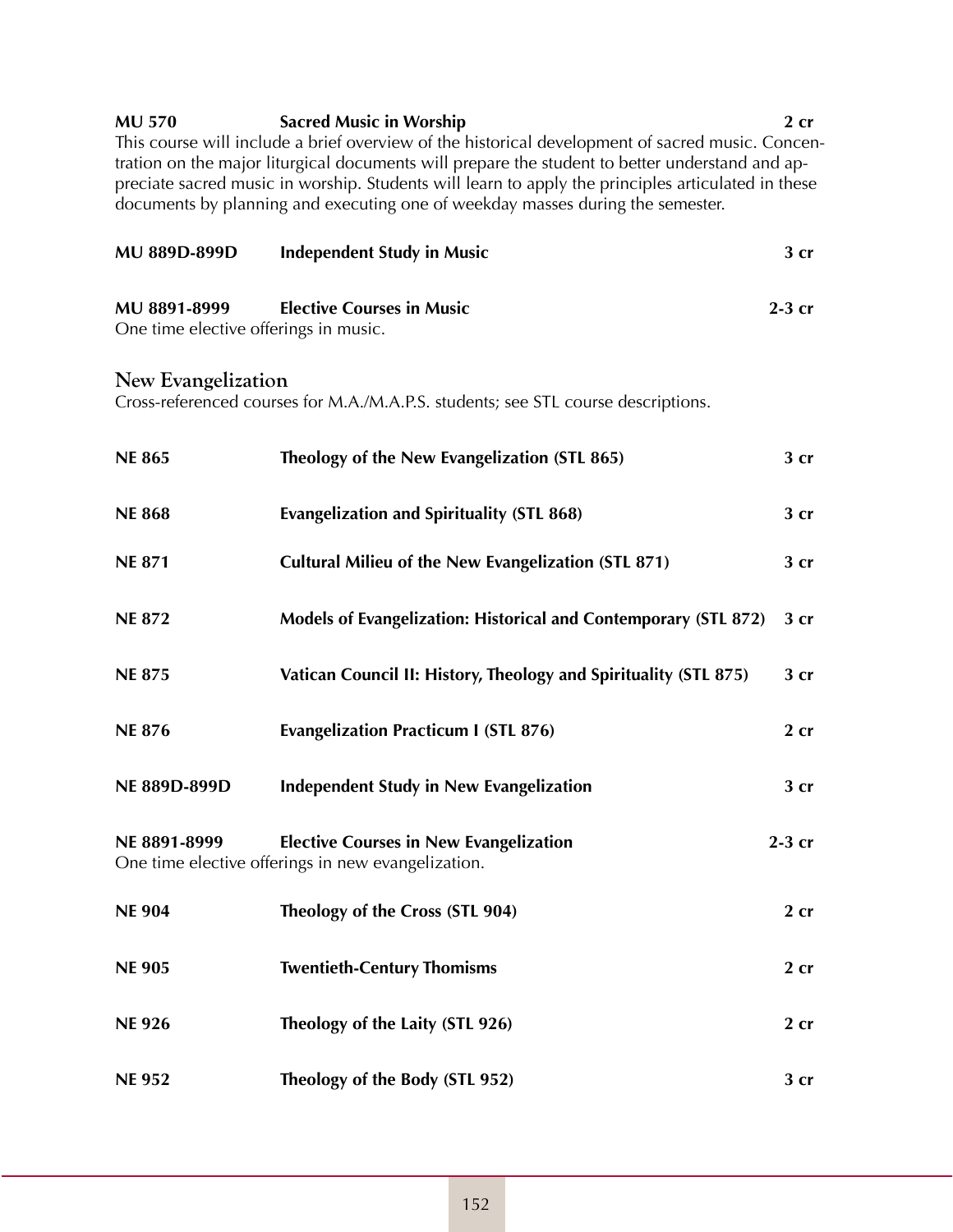# **Pastoral Ministry**

# **PM 520 Dynamics of Parish Leadership 2 cr**

A study of parish life in order to identify and apply skills for the integration of spiritual and administrative leadership in parishes. Topics include leadership styles, collaboration, conflict management, planning, and evaluation. Specific consideration will be given to policies and resources of the Michigan Catholic Conference and the Archdiocese of Detroit.

# **PM 612 Diaconal Liturgical Practicum 3 cr**

Pastoral study of selected Christian rituals including the RCIA, communion services, paraliturgies, Viaticum and wakes. Each participant will demonstrate presiding skills and use of the Lectionary. (This course is graded pass or fail, diaconal candidates only)

# **PM 620 Leadership in Public Prayer 2 cr**

A study of the introductions and texts of pertinent rites to be presided over by ecclesial lay ministers, and the principles and practices of presiding, ritual behavior, issues of creativity and preparation as applied to funeral rites, communion services, Liturgy of the Hours, and prayer services. Pertinent contemporary Church documents will also be studied.

# **PM 625 Diaconal Homiletics Practicum 3 cr**

Pastoral study of the theology of communication with practical emphasis on individual ministerial communication skills. Course incorporates public speaking fundamentals, composition, and actual student performance with critical valuation. (Diaconal candidates only)

# **PM 700 Ministry to the Elderly <b>PM 700 2 cr**

This course explores the practice of ministry to the elderly, covering the personal, relational, theological, sacramental, and pastoral dimensions of the aging, death, and dying process. Attention is given to some ethical questions posed by modern medical technology.

### **PM 715 Pastoral Care of the Sick 3 cr** This course consists of a study of the spiritual, sacramental, and physical needs of the sick and terminally ill. An introduction to the Catholic rite, *Pastoral Care of the Sick*, practices for ministry to the sick in both institutional and home settings, and communication and helping skills are covered. Special attention is given to a variety of religious and cultural customs.

**PM 720 Pastoral Care of the Family 2 cr** An examination of psychological, biblical, and magisterial foundations of family life and ministry. An exploration of contemporary family issues such as marriage enrichment, parenting, extended family dynamics, crisis intervention, and referral and cultural concerns. This course will also consider the skills and resources necessary for competent pastoral care of the family.

| <b>PM 889D-899D</b> | <b>Independent Study in Pastoral Ministry</b>     | 3 <sub>cr</sub> |
|---------------------|---------------------------------------------------|-----------------|
| PM 8891-8999        | <b>Elective Courses in Pastoral Ministry</b>      | $2-3$ cr        |
|                     | One time elective offerings in pastoral ministry. |                 |

153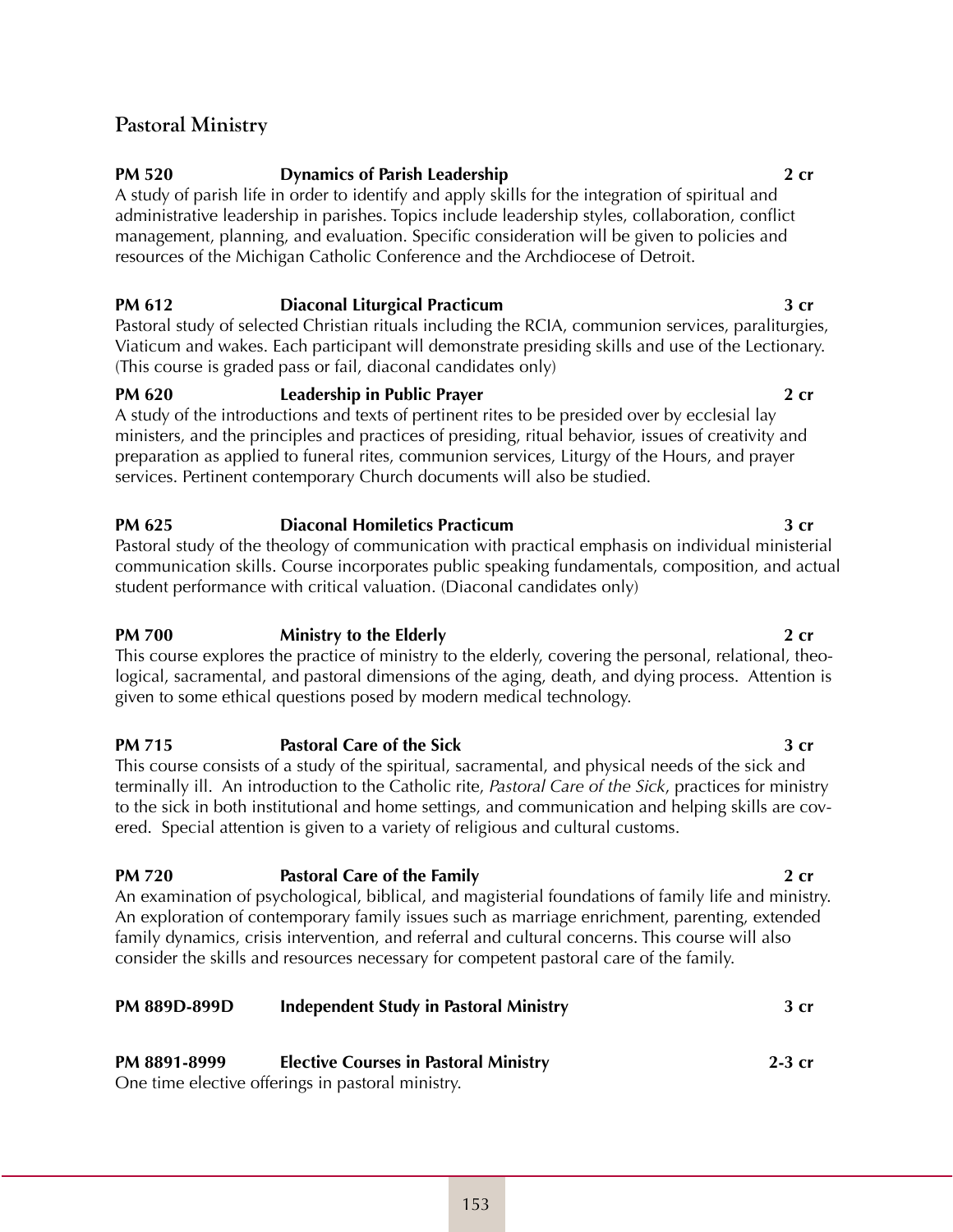# **Spirituality**

# **SP 533 The Fifth Gospel: Spirituality of Pilgrimage 2 cr**

A spiritual pilgrimage to sites where formative events of salvation history occurred. As a spiritual pilgrimage there will be liturgical prayer, visitation to the sites, student presentations, study, periods of personal prayer and shared reflection, and discussion of contemporary events. (This course is graded pass or fail, M.Div. candidates only)

# **SP 620 Theology and Spirituality of Karl Rahner** 2cr

This course will examine the theology and spirituality of Karl Rahner: his theological method, approach to Trinity, Christology, human person and grace, faith, revelation, Church, God as Holy Mystery, prayer, and the experience of grace in everyday life. This course will consider the importance of Rahner's thought for the lives of women and men today.

# **SP 660 Nature and Practice of Spiritual Direction 2 cr**

An exploration of the history, principles and practice of spiritual direction. Particular emphasis is given to the director's role and dynamics of discernment. This ministry is compared and contrasted with pastoral counseling and psychotherapy.

# **SP 690 Human and Spiritual Adult Development 2 cr** An exploration of various theories of psychological, moral, and faith development with emphasis

on the process of adult maturation. Particular attention will be given to the correlation of these theories with the process of Christian conversion.

# **SP 695 Union With God: The Stages of Spiritual Growth According 2 cr to Teresa of Avila**

This course will cover the most important of Teresa's writings for the study of spirituality: *The Book of Her Life, The Way of Perfection* and *The Interior Castle*. In addition to focusing on Teresa's teaching on the stages of spiritual growth, the course will also attempt to relate this teaching to Pope John Paul II's recent call for parishes in the new millennium to become "schools of prayer" where "training in holiness" is given (*Nove Millennio Ineunte* 32, 33).

# **SP 705 Ignatian Apostolic Spirituality 2cr**

This course explores the life of Ignatius of Loyola, his foundational writing, *The Spiritual Exercises*, distinctive features of Ignatian spirituality such as discernment of spirits and finding God in all things, the lives of key Jesuits who lived Ignatian spirituality within the context and challenges of their own historical period, and finally the significance of Ignatian spirituality for the 21st century.

# **SP 735 History of Christian Spirituality 3 cr**

A study of the central authors, themes, and movements that characterize the Western Spiritual Tradition. Major spiritual classics are studied in the light of changing historical and cultural contexts in order to achieve an understanding of the principles and dynamics of spiritual growth articulated in the Christian tradition. This course provides an opportunity for reflection and personal appropriation of the wisdom of the mystical tradition for the lives of women and men today.

# **SP 745 Christian Discernment 2 cr**

This course examines the scriptural foundations and historical development of Christian discernment, that is, the ability to recognize movements that arise from the Holy Spirit from those which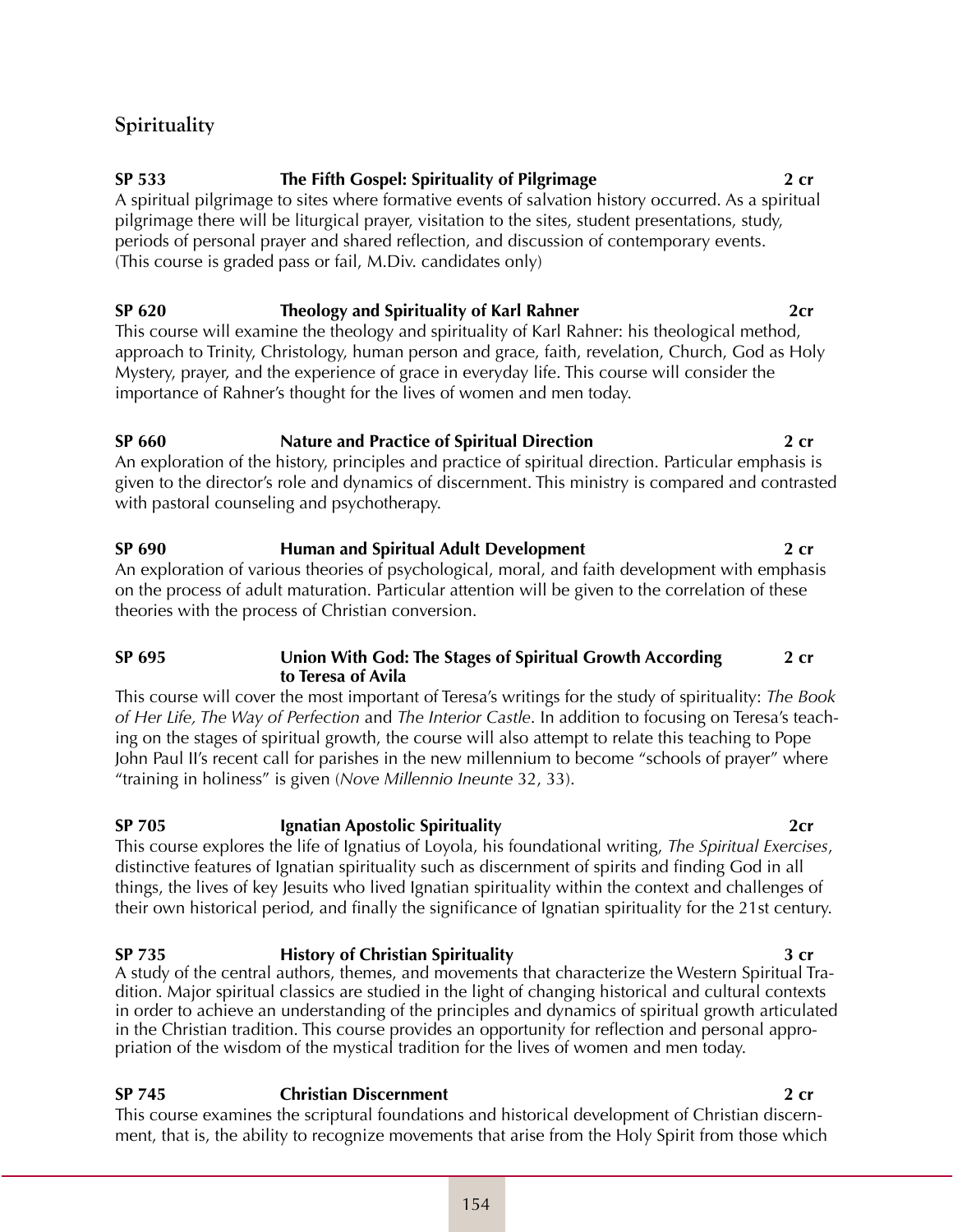do not. Special emphasis will be given to Ignatius of Loyola's experience and teaching on discernment of spirits and discernment of God's will. The course will apply principles of discernment to the discovery and following of God's will in one's personal, professional, social, and ecclesial life choices.

# **SP 750 Theological Foundations of Christian Spirituality** 2 cr

An examination of the theological foundations that undergird Christian spirituality within the contemporary context. This study will include the theological themes such as Christology, anthropology, grace, revelation, faith, sin, and virtue. The course content and process will help students identify the operative theology that informs their spirituality.

# **SP 751 Theology of Christian Prayer 2 cr**

A study of the theological foundations and historical roots of prayer in the Christian tradition: the Lord's prayer, apophatic/kataphatic approaches to God, centering prayer, ascetical, and mystical prayer. This course considers the relevancy of these various forms of prayer for contemporary life.

# **SP 760 Women and the Christian Tradition 2 cr**

This course examines the images and history of women in the Church. It studies representative women's contribution to theology and spirituality, the cultures in which they lived, and the ministries in which they were engaged. It explores contemporary efforts by women to develop an approach to theology and spirituality that is based on women's experience.

# **SP 770 Spirituality as Autobiography 2 cr**

This course explores the perspective of narrative theology. It begins by utilizing the theological method of "passing over" into the faith experience of others as a way of gaining insight into our own. Students will read the autobiographies of significant individuals to study their life stories and examine the contours of the journey of faith as it took shape in their lives.

| SP 889D-899D | <b>Independent Study in Spirituality</b> | 3 <sub>cr</sub> |
|--------------|------------------------------------------|-----------------|
| SP 8891-8999 | <b>Elective Courses in Spirituality</b>  | $2-3$ cr        |

One time elective offerings in spirituality.

# **Sacred Scripture**

### **SS 521 Method and Pentateuch 3 cr** An introduction to exegetical methods in the light of Dei Verbum 11-13, and a study of the content, historical traditions, literary structure, and theological significance of the Pentateuch for Israel and the Church. Traditional Christological interpretations of key texts will be covered and basic methods of exegesis suitable for preaching and theological research will be taught and practiced.

**SS 525 Synoptics 3 cr** An introduction to the content, literary structure, theological themes, and purpose of each of the Synoptic Gospels. The course will focus on the Synoptics' Christology, soteriology, eschatology, and teaching about discipleship in order to equip students for teaching, catechesis, and theological studies. Key issues in Synoptics research will be covered, including the Synoptic Problem, the historicity of the Gospels, the quest for the historical Jesus, and the use of various critical methods. (Prerequisite: SS 521)

### 155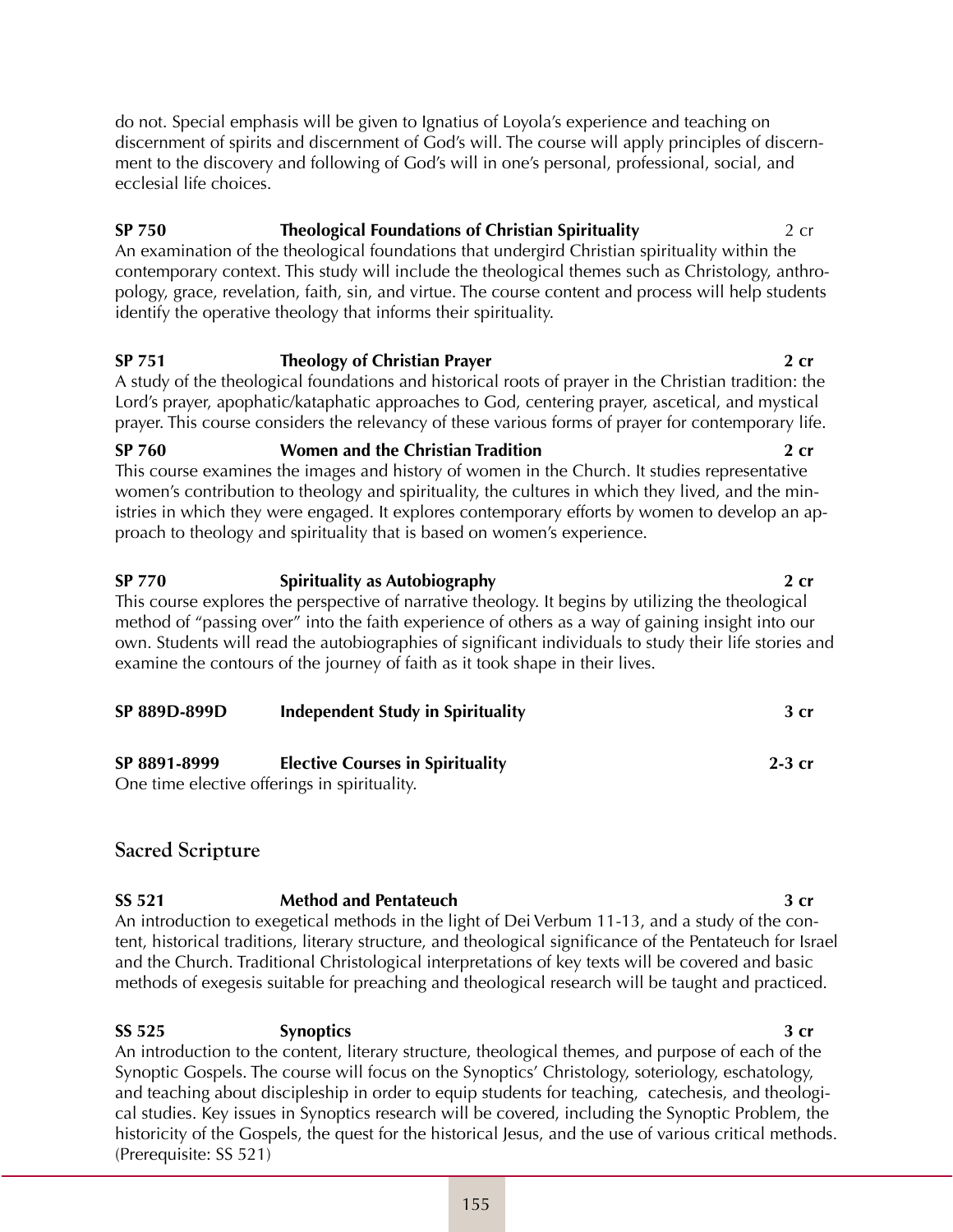# **SS 526 Biblical Archaeology 2 cr**

Introductory study to the field of Old and New Testament biblical archaeology. The relationship of archaeology to biblical studies; various archaeological periods; history of biblical archaeology; overview of significant written and non-written finds; and an archaeological introduction to the major biblical sites will be covered. The course will be enhanced by the use of audio-visual media.

# **SS 621 Johannine Literature 3 cr**

A study of the historical setting, literary characteristics, and major theological themes of the Gospel of John, the Epistles of John, and the Book of Revelation with emphasis on the Fourth Gospel. Exegetical methods will be applied to selected passages of theological, spiritual, or pastoral significance. (Prerequisite: SS 521; recommended SS 525)

# **SS 623 Acts of the Apostles: An Early Witness to the Resurrection 2 cr**

A close study of the Acts of the Apostles, with attention to authorship, purpose, literary characteristics, and theological themes. The course will include analysis of key texts relevant to theology, spirituality, evangelization, and pastoral ministry. (Prerequisite: SS 521; Recommended: SS 525)

# **SS 625 Pauline Literature 3 cr**

A study of the historical setting, literary characteristics and major theological themes of the thirteen Pauline epistles. Exegetical methods will be applied to selected passages of theological, spiritual, or pastoral significance. (Prerequisite: SS 521)

# **SS 626 Romans 2 cr**

A study of Paul's letter to the Romans, situating Romans within the Pauline Corpus; focusing on Paul's methodology, principal themes contained in the letter, and purpose of the letter; and studying selected texts.

### **SS 635 Book of Revelation: Triumph of God 2 cr** An introduction to the Book of Revelation with attention to genre, structure, historical setting, sym-

bolism, characters, literary features, and theological themes. The course will examine some of the ways Revelation has been interpreted and consider its significance for Christian faith, liturgy, and life.

# **SS 727 Prophets 3 cr**

A study of the major and minor prophets of Israel, including their historical context, life, and message. The Prophets will be studied in historical sequence within the context of their times and from each prophet's theological perspective. The course will include practice in exegesis of prophetic texts and application that is oriented to preaching, catechesis, and theology. (Prerequisite: SS 521)

### **SS 737 Psalms and Wisdom Literature 3 cr** A literary and theological study of the Psalms and Wisdom Literature of the Old Testament. The course will examine the literary and poetic features of the texts, their meaning for Israel and the Christological implications, as well as the meaning of the Psalms and Christian prayer and the Wisdom Books for pastoral ministry. (Prerequisite: SS 521)

| <b>SS 889D-899D</b> | <b>Independent Study in Scripture</b>     | 3 <sub>cr</sub> |
|---------------------|-------------------------------------------|-----------------|
| SS 8891-8999        | <b>Elective Courses in Scripture</b>      | $2-3$ cr        |
|                     | One time elective offerings in Scripture. |                 |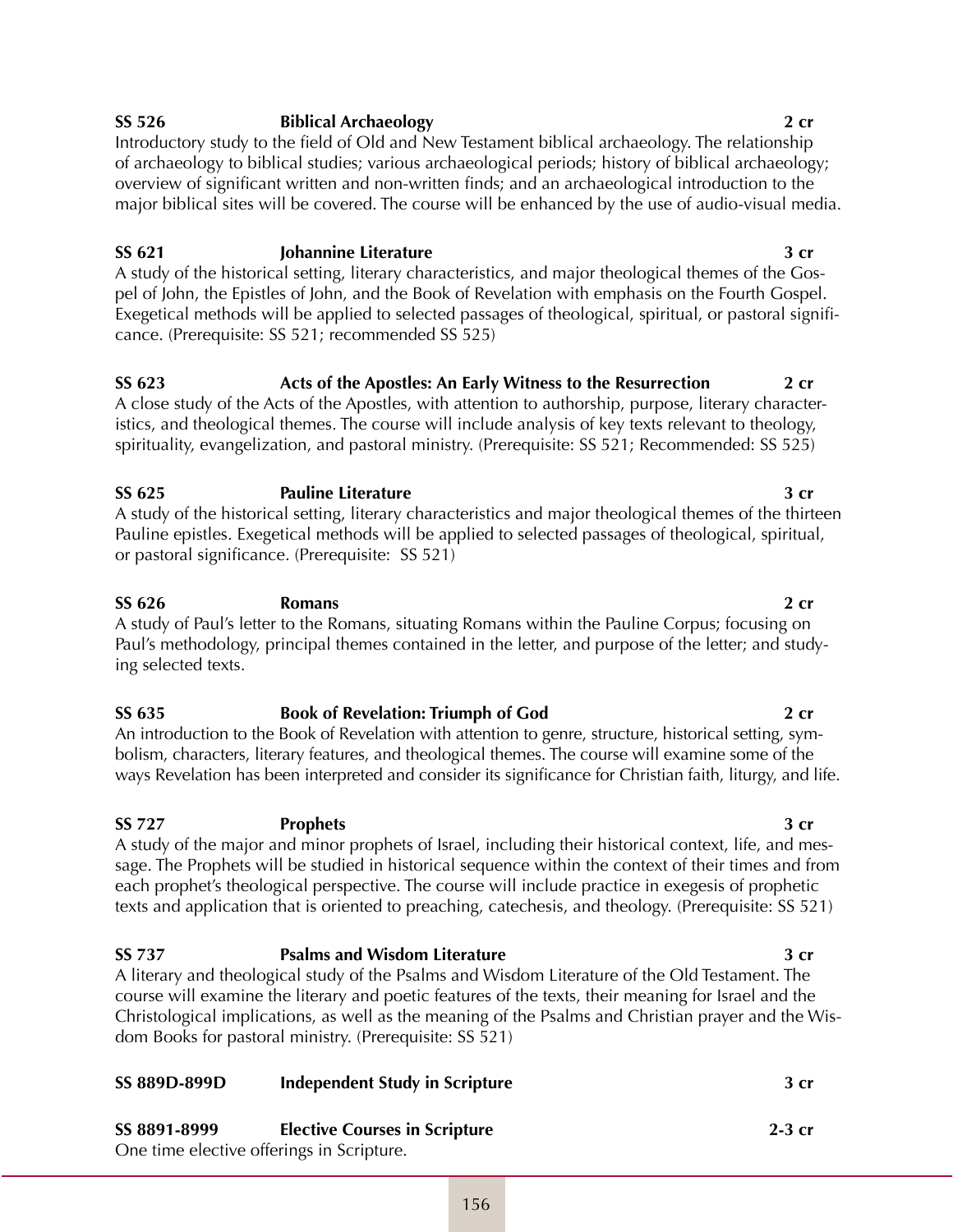# **Systematic Theology**

# **ST 500 Theological Methodology 2 cr**

An introduction to Christian theology: its history, nature, and sources, as well as an analysis of a variety of theological methods, past and present. Special attention will be paid to the effect on theological methodology of significant shifts in philosophy in the course of history, issues of fundamental theology that have methodological relevance such as the relation between faith and reason, and the courses of theology. A research paper is required for this course. (Co-requisite IS 505)

# **ST 501 Theology of Mission and Ministry 2 cr**

The scriptural and theological foundations of the mission and ministry of the Church. Special attention is given to the topics of Church and Kingdom of God, apostolic ministry, office, charism, and priesthood of the laity. Current issues of collaboration in ministry by clergy and laity, role of women, pluralism, religion in the marketplace, and ecumenical development.

# **ST 530 Fundamental Theology 3 cr**

An historical and systematic study of the definitive self-communication of God in Christ: the nature and method of theology; the qualities, parts, and grounds of revelation; the transmission and development of revelation in the Church (Tradition, Scripture, and its canonicity, inspiration, and inerrancy); receptivity toward revelation; and the credibility of revelation (reliability of the Gospels, immanent, and external signs). (Co-requisite IS 505, M.DIV. candidates only)

# **ST 535 Christian Anthropology 3 cr**

A study of the biblical foundations and theological development of the Christian understanding of God's relationship to humankind. This objective will be accomplished by means of an investigation of the theology of grace, as it illuminates an understanding of realities such as creation, original sin, salvation/redemption, the relationship between Christ and the human person (i.e. spousal), death, resurrection, and eschatology (heaven, hell, purgatory). (M.DIV. candidates only)

# **ST 5351 Human Person and Grace 2 cr**

A study of the biblical foundations and theological development of the Christian understanding of God's relationship to humankind. This objective will be accomplished by means of an investigation of the theology of grace as it illuminates an understanding of realities such as creation, original sin, salvation/redemption, death, resurrection, and eschatology (heaven, hell, purgatory).

# **ST 600 The Church Fathers to Nicaea 2 cr**

This course, part one of a sequence, introduces the principal Church Fathers and literary works of the early Church until the beginning of the Arian crisis in correlation with chief issues of doctrine and Christian identity during the period. Students will study portions of selected major texts, and many shorter texts in their entirety.

# **ST 605 The Church Fathers from Nicaea 3 cr**

This course, part two of a sequence, introduces the principal Church Fathers and literary works of the early Church from the Arian crisis to the Third Council of Constantinople (680-681) in correlation with chief issues of doctrine and Christian identity during the period. Students will study portions of selected major texts, and many shorter texts in their entirety.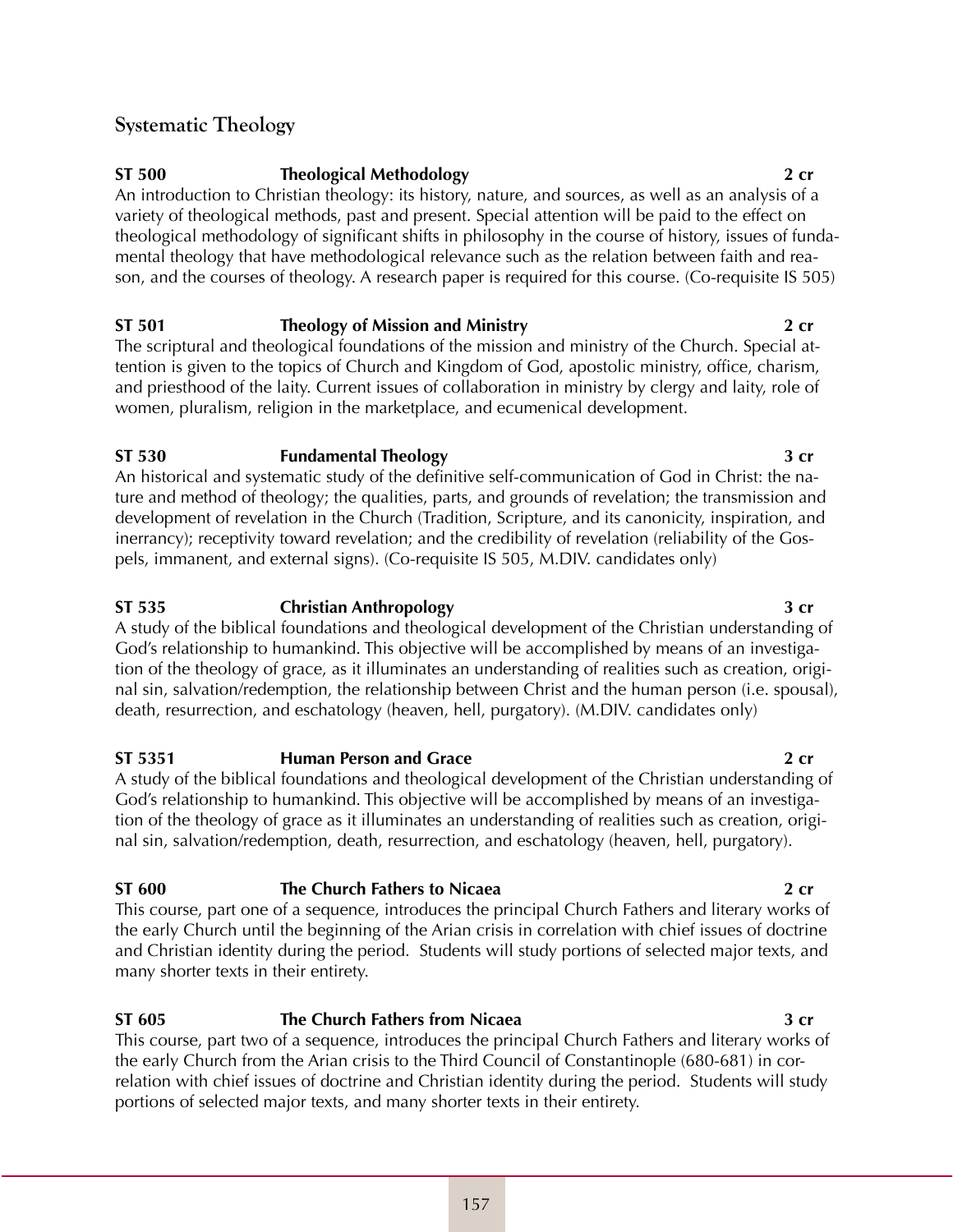# **ST 630 Theology of Trinity 3 cr**

This course examines the self-revelation of God as One and Triune as found in Sacred Scripture, patristic and scholastic theology, and the Magisterium. The Trinity, as the central mystery of the faith and source of spirituality, will be explored further in light of contemporary theology. (M.Div. and S.T.B. candidates only)

# **ST 635 Ecclesiology 3 cr**

Historical analysis and study of the origin, nature, mission, structure, and offices of the Church; Relationship of the Church to the Kingdom of God; Development of ecclesiology since Vatican I and Vatican II with emphasis on issues of authority, infallibility, unity, and pluralism; and Mariology; Insights gained from contemporary ecumenical dialogues concerning Church reunion. (M.Div. candidates only)

# **ST 6351 Nature and Mission of the Church 2 cr**

A systematic study of the foundation, nature, and fundamental structure of the Church in light of its biblical-historical origins and contemporary self-understanding as envisioned in Vatican II's Dogmatic Constitution on the Church. In light of this study, contemporary issues will be treated such as Church order, the teaching office (Magisterium), ordained and non-ordained ministries, ecumenical relations, papal infallibility, and the Church in society and the world.

# **ST 641 Augustine, the Theologian 2 cr**

A study of the writings and thought of Augustine of Hippo, with special attention to his major works: *The Confessions, On the Trinity,* and *The City of God*. Topics will include Augustine's use of Neoplatonic philosophy and his doctrines of creation, grace, predestination, the Trinity, Scriptural interpretation, Christology, and Christian worship. These will be treated against a backdrop of literary considerations of his major works.

### **ST 650 Trinitarian and Christological Foundations of Christian Faith 3 cr** Examination of the Judeo-Christian tradition as found in Scripture and Christian history concern-

ing the self-revelation of God in Jesus Christ. Particular emphasis will be given to the Triune God thus revealed and to the identity and saving mission of Jesus Christ as the central mysteries of the Christian faith. The course will conclude with an introduction to the contemporary discussions of these doctrines. (Prerequisite: SS 525)

# **ST 730 Christology 3 cr**

A study of the identity and saving work of Jesus Christ: Jesus in the Scriptures; the development in the Patristic age of the doctrines of Incarnation and Redemption; scholastic syntheses; contemporary reformulations; and Christ in relation to other religions. This course also explores the role of the Holy Spirit and the place of the Virgin Mary in the mystery of Christ. (Prerequisites: ST 530; ST 630) (Highly recommended: SS 525) (M.Div. candidates only)

# **ST 734 Mary, The Mother of God 2 cr**

A study of the Virgin Mary, Mother of God, in the Scriptures and Tradition of the Church; what the Church has professed about Mary in theology, history, liturgy, and spirituality; and consideration of ecumenical perspectives.

| ST 889D-899D | <b>Independent Study in Systematic Theology</b> | 3 cr |
|--------------|-------------------------------------------------|------|
|--------------|-------------------------------------------------|------|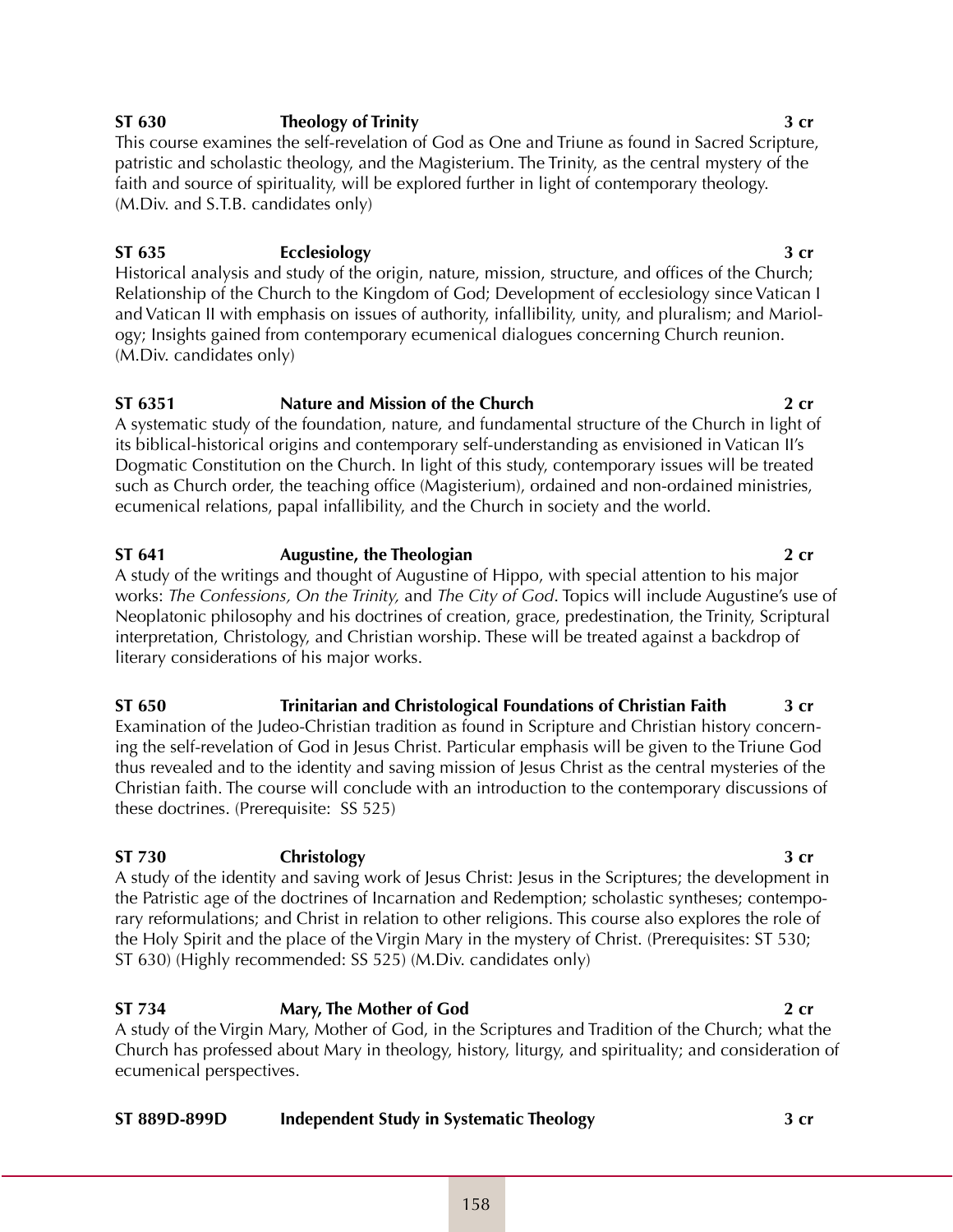# **ST 8891-8999 Elective Courses in Systematic Theology 2-3 cr**

One time elective offerings in systematic theology.

# **STL 865 Theology of the New Evangelization (NE 865) 3 cr**

This course reviews the major magisterial documents and theological commentary concerning the New Evangelization. It considers some of the main theological themes that are of particular relevance to the New Evangelization with a special focus on the content of the message.

**STL 868 Evangelization and Spirituality (NE 868) 3 cr** This course examines the essential link between evangelization and life in the Holy Spirit as presented in the New Testament, especially in the Acts of the Apostles as well as in Catholic Tradition and in magisterial documents. The course studies the work of the Spirit in both its sanctifying and charismatic dimensions, and discusses how this understanding is to be applied to the New Evangelization today.

### **STL 871 Cultural Milieu of the New Evangelization (NE 871) 3 cr** This course examines the theological, philosophical and socio-cultural presuppositions of the present-day cultural context within which promoters of the New Evangelization must work. It also address the need to develop a Catholic theology of culture, as well as a theology of the laity, along with an understanding of the Church's missionary mandate that is informed by a vision of integral evangelization.

**STL 872 Models of Evangelization: Historical and Contemporary (NE 872) 3 cr** This course will select from the history of evangelization various models that have been successfully utilized and analyze their components. The course will also examine the variety of contemporary models and methods of evangelization that are being utilized in the contemporary Church.

### **STL 875 Vatican Council II: History, Theology and Spirituality (NE 875) 3 cr** This course explores the historical, ecclesiastical, and theological background of the Council. It examines the preparations for the Council, the preliminary drafts composed of council documents, and the major events in the four sessions of the Council. Finally, the course discusses the theological and ecclesial impact of the Council and its implications for contemporary spirituality.

# **STL 876 Evangelization Practicum (NE 876) 2 cr**

Each S.T.L. student must complete a two credit practicum in evangelization. This involves personal involvement in some significant evangelization project or program. Students who have not had this kind of experience must choose an evangelization project and become personally involved. Students who have had previous or continuing experience in evangelization will be exempt from undertaking a new project. All students will write a substantial paper on their personal evangelization involvement wherein they utilize the theological, spiritual, and pastoral foundational principles they have studied. This practicum should be taken towards the end of the S.T.L. program so students may draw on the content of the other courses as a basis for their analysis.

# **STL 877 Devotional Practices and the New Evangelization 3 cr**

The course focuses on the relationship between Catholic devotional practices and the New Evangelization with an emphasis on understanding this relationship from sociological, anthropological, and theological perspectives. Historical analysis of what happened before and after Vatican II in terms of Catholic devotional practices and Catholic liturgy will occupy a central place in the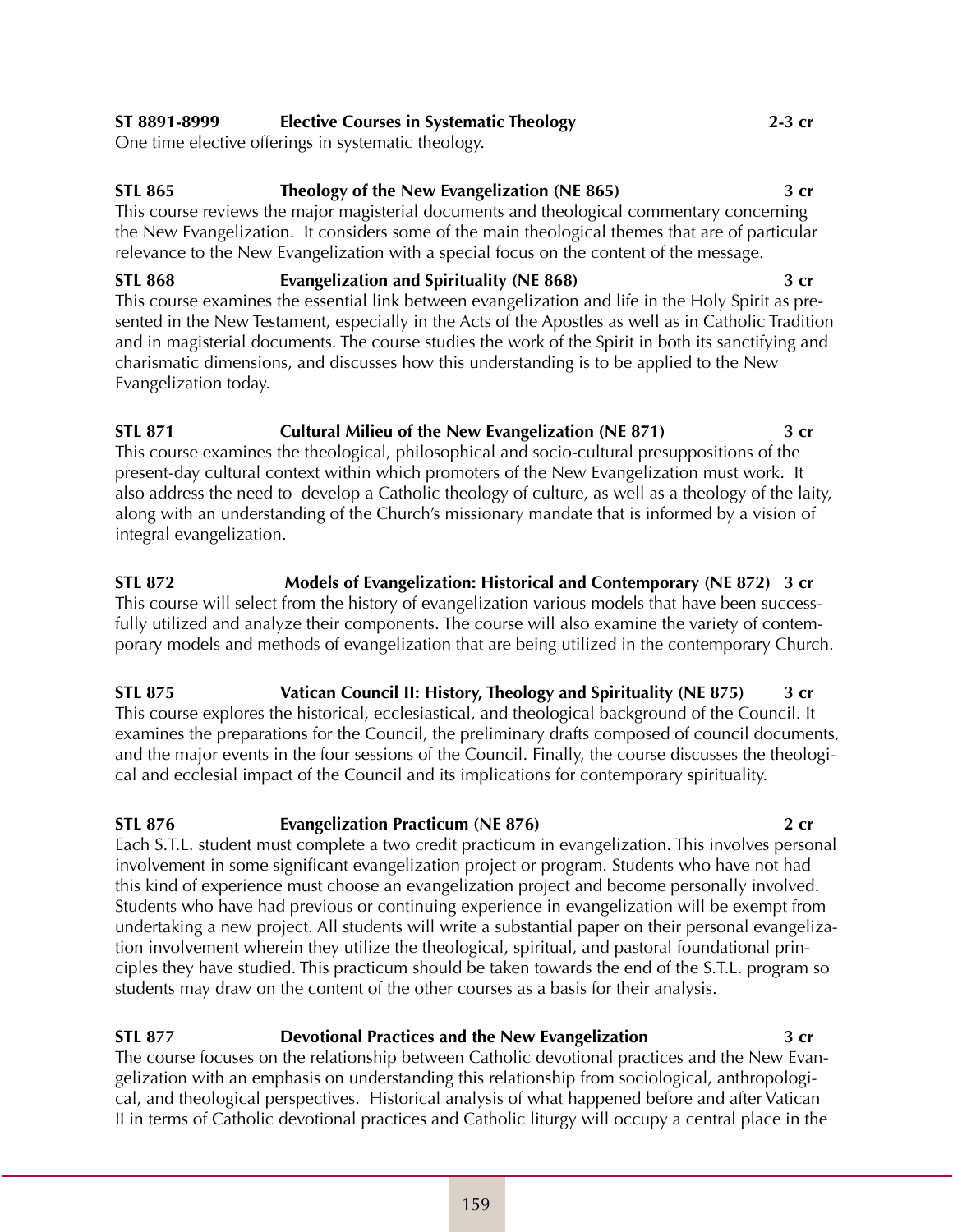course. Moreover, a comprehensive reading and analysis (sociological as well as theological) of the *Directory on Popular Piety and the Liturgy* (2001) will be undertaken in order to ground class discussions about the future of Catholic devotional life and the role of the New Evangelization in promoting that future.

# **STL 902 Hermeneutics and Exegesis: Key Issues for the New Evangelization 3 cr**

This course will study the Constitution *Dei Verbum* in order to ascertain what theological principles, explicit and implicit, ground the task of interpreting Sacred Scripture. After surveying various approaches to biblical interpretation, both ancient and modern, the course will examine questions related to the literal and spiritual senses, the historical-critical and literary methods, and the philosophical underpinnings of hermeneutics. The challenges of biblical interpretation, the nature of an authentically Catholic approach to interpretation, and the relevance of sound biblical interpretation to the New Evangelization will be particularly emphasized. (S.T.L. candidates only)

# **STL 904 Theology of the Cross 2 cr**

Confronted with the problem of suffering, especially unjust suffering, this course studies and evaluates the answers given by the Old Testament as well as ancient and modern philosophies before opening the students to the mystery of Christ's redemptive sufferings in which believers participate. A shift from a philosophy of natures built upon natures to one built upon freedom is necessary to lay the foundation for a theological synthesis comprehending New Testament witness to Christ as well as the central dogmas of the Church's tradition.

# **STL 905 Twentieth-Century Thomisms 2 cr**

This course will study a shift in theological method that happened after Vatican II when scholars of the school of transcendental Thomism responded to the work of conceptualist Thomists. We will study the philosophical foundations of each school of thought and their major theological treatises as well as the consequence of their positions on morality and spirituality. The course concludes with a synthesis of both theological methods.

# **STL 908 The Family: School of Evangelization 3 cr**

This course examines the natural and sacramental foundations of marriage and family life, that is, of the "domestic church", as both an object of and vehicle for the New Evangelization. Students will assess key ecclesiastical documents on the family (including papal encyclicals, conciliar teaching, and dicasterial instructions) and will explore methods for bringing the strength of such teachings more effectively to bear in the modern world. (S.T.L. candidates only)

# **STL 910 Christology in the First Millennium 2 cr**

Examines doctrinal foundations of Christology with an emphasis on issues related to evangelization in diverse cultural contexts. Examines select Scriptural, Patristic, conciliar, and pontifical sources, and reviews leading theological writings of the first millennium. (STL candidates only)

# **STL 911 Christology in the Second Millennium 2 cr**

Examines doctrinal foundations of Christology with an emphasis on issues related to evangelization in diverse cultural contexts. Examines select conciliar and pontifical sources, and reviews leading theological writings of the second millennium in their own right and with a view toward suggesting applications in the third. (STL candidates only; prerequisite STL 910)

| <b>STL 916</b> | <b>Systematic Issues in Revelation</b>                                                        | $2 \; \mathsf{cr}$ |
|----------------|-----------------------------------------------------------------------------------------------|--------------------|
|                | This course begins by addressing the fundamental questions: What is revelation, and how is it |                    |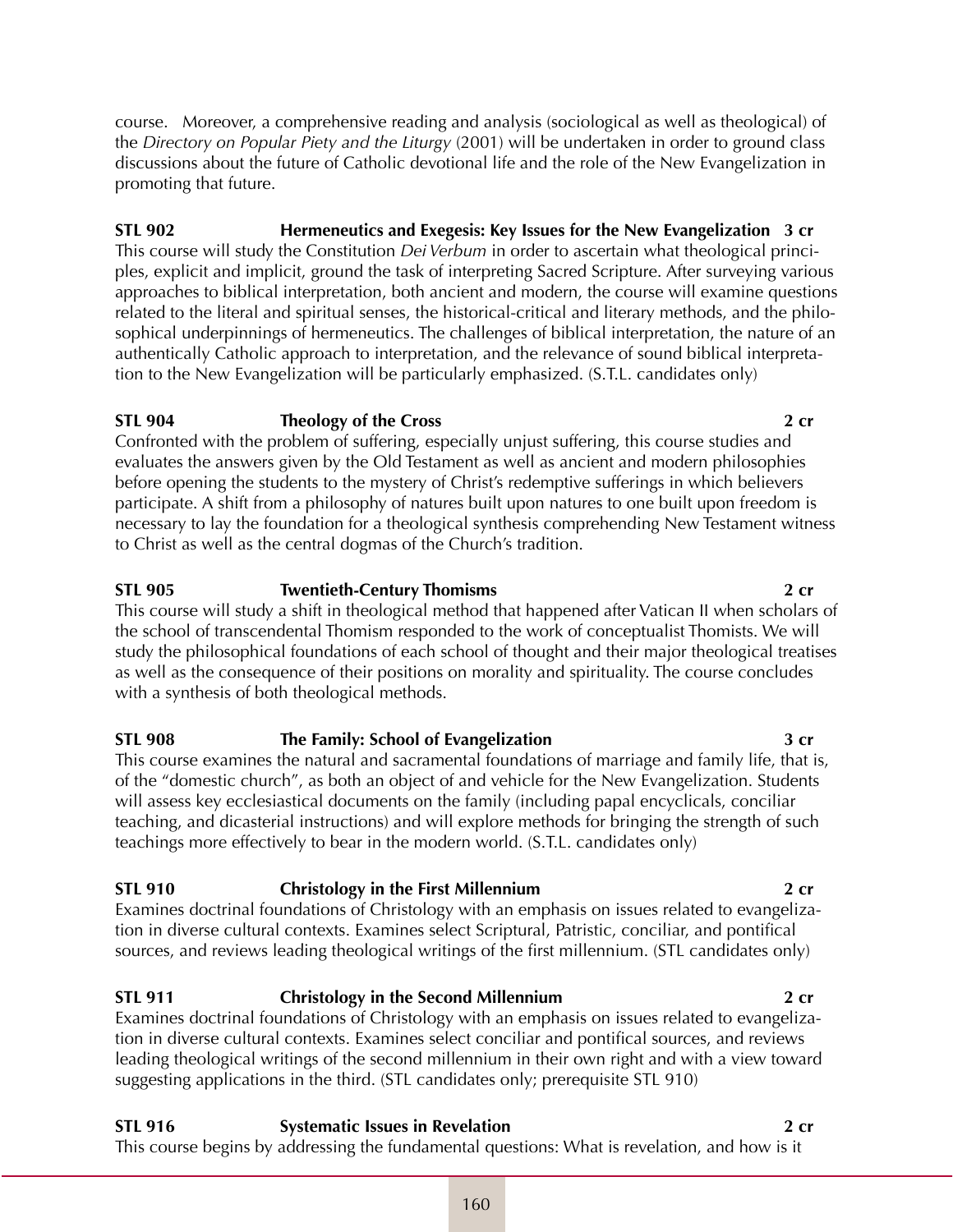communicated? Students will study the Catholic understanding of divine revelation as the Father's self-communication through his Word in the Spirit, along with related topics such as the interrelationship of God's deeds and words, the authority of Scripture and Tradition, the development of doctrine, the role of theologians in the Church, and the Magisterium. Questions concerning the nature of truth, the task of interpretation, divine predication in language, and the relationship between revelation and liturgy will be explored. (S.T.L. candidates only)

### **STL 918 The Structure of Particular Churches 2 cr**

The documents of the Second Vatican Council employ the term "particular churches" to refer to an arch/diocese, a ritual church sui iuris, and an indigenous church in a missionary setting. This course examines the significance of this terminology and focuses on the arch/diocesan particular church as it, in turn, relates to the universal Church in which it exists (c. 368) and to the parishes into which it must be divided (c. 374 § 1). Students will investigate the canonical structures of the particular church by examining relevant texts of the First and Second Vatican Councils, the 1917 and 1983 Codes of Canon Law, and the Code of Canons of the Eastern Churches. Brief attention is also given to some intermediate governing structures, especially the Synod of Bishops, National Episcopal Conferences, and regional deaneries or vicariates. (S.T.L. candidates only)

### **STL 919 Marriage Preparation 2 cr**

This course instructs the student in the process of how to prepare couples for the sacrament of marriage understood as a means of the new evangelization. It utilizes social science data and social commentary that provide a portrait of couples presenting themselves for marriage. Particular emphasis will be on marriage as a vocation and will include close study of Church documents such as *Familiaris consortio*, and "Preparation for the Sacrament of Marriage". Students will evaluate various marriage preparation programs as effective vehicles for dealing with some of the problems of marriage preparation (e.g., past promiscuity, cohabitation, contraception) and for evangelizing the couples concerning their vocation (e.g., sacramentality of marriage and couples' prayer). (S.T.L. candidates only)

### **STL 920 The Holy Spirit in the New Testament 2 cr**

This course examines the work and Person of the Holy Spirit as depicted in the diverse writings of the New Testament and reflects on them in the light of Christian experience and contemporary life to discover the implications for the New Evangelization. (S.T.L. candidates only)

### **STL 922 Evangelization in the New Testament 2 cr**

This course examines key themes and texts related to evangelization in the Synoptics, the Gospel of John, Acts, the Pauline corpus, the Catholic letters, and the Book Revelation. (S.T.L. candidates only)

# **STL 924 Social Teachings of the Church 2 cr**

This course examines the biblical, historical, and magisterial foundations of the Church's social teaching with particular attention to such areas as the family, work, property, social justice, race relations, religious liberty, the political community, human rights, the environment, capital punishment, and war and peace. It relates this teaching to the Church's mission of evangelization. (S.T.L. candidates only)

**STL 925 The Synod of Bishops 2 cr** This course examines the conciliar roots of the Synod of Bishops, its present canonical structure, and the methodologies employed by synodal Fathers in confronting various pastoral issues with special relevance for the New Evangelization.

### 161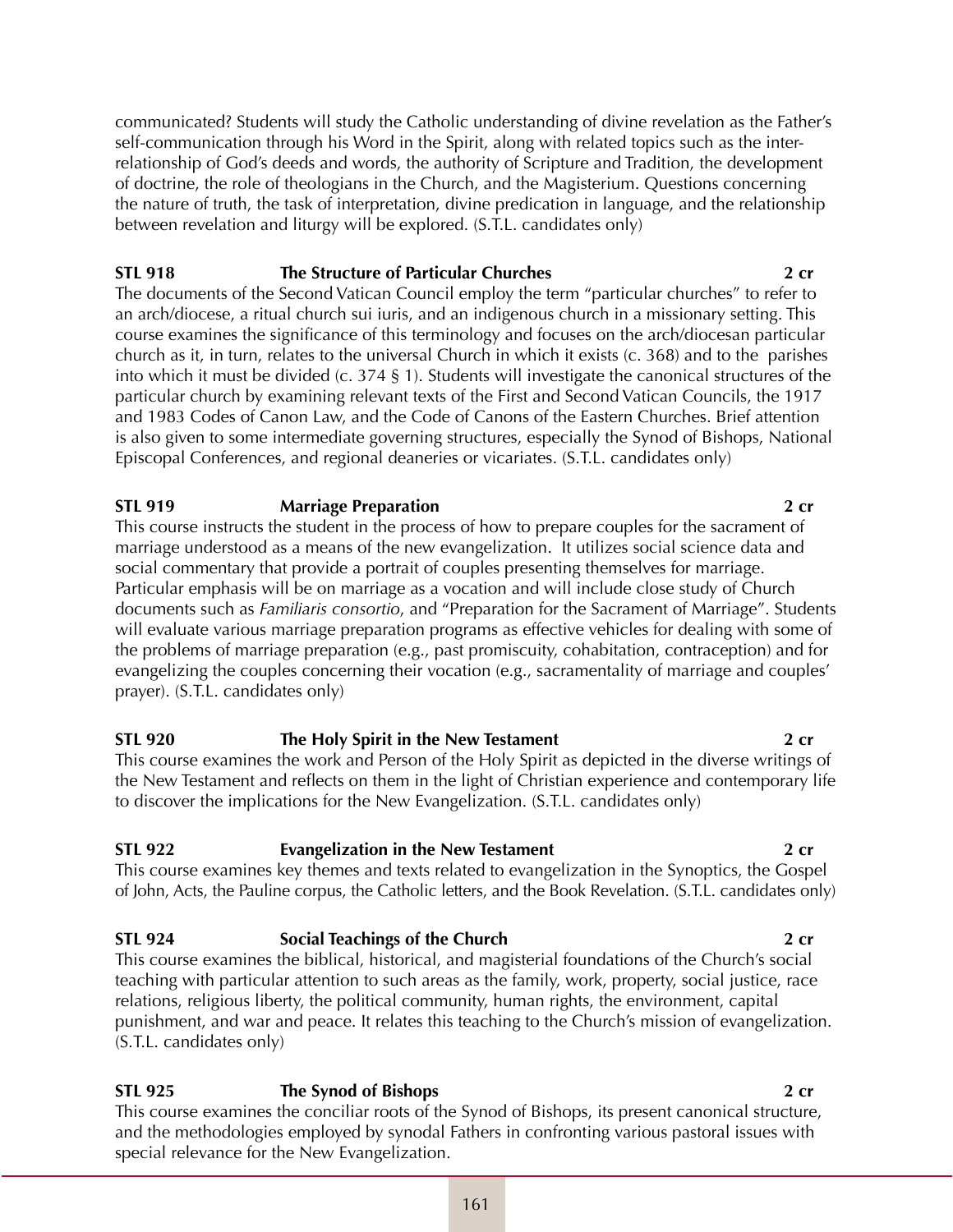### **STL 926 Theology of the Laity 2 cr**

This course studies the significant development in theology in the last century of the elaboration of a positive theology of the laity. The course studies the theological foundations, magisterial documents, and pastoral implications that the theology of the laity brings to the Church today. (S.T.L. candidates only)

# **STL 928 The Mission of the Spirit 2 cr**

This course is an exploration of the theology of the Holy Spirit with particular reference to the economy of salvation. It examines select historical treatments of the Spirit with a view to fashioning a contemporary understanding of the role of the Spirit in the life and mission of the Church. (S.T.L. candidates only)

# **STL 930 Theological Anthropology/New Evangelization 2 cr**

This course investigates the destiny of the human person in the light of natural reason, divine revelation, and Catholic magisterial teaching with special attention to understanding and implementing the New Evangelization. Students will examine contemporary atheistic philosophies; it will grapple with challenges posed by religious relativism, explore opportunities presented by genuine religious freedom, and deepen the student's understanding of the universal significance of Christ as the Savior of the human race. (S.T.L. candidates only)

# **STL 931 Moral Aspects of Theological Anthropology 2 cr**

This course studies the moral implications of Vatican Council II's teaching that it is only in Christ that man's true nature and vocation is fully revealed (cf. *Gaudium et spes* no. 22). This theological anthropology will be examined for its moral meaning in areas concerning e.g. human bodily life; sexuality; the family; social, political, and economic life; technology; evangelization; and culture broadly understood. Students will be expected to research and present on these various topics in a seminar session that they will lead. (S.T.L. candidates only)

# **STL 935 Apologetics, Mass Media and New Evangelization 2 cr**

This course examines some of the main issues related to apologetics and surveys the wide variety of media and the wise use of media through which the work of evangelization can take place. (S.T.L. candidates only)

# **STL 936 Preaching and the New Evangelization 2 cr**

This course equips students with a methodology for effectively communicating the Word within the context of the New Evangelization. The course examines the history of preaching, especially since the Second Vatican Council, as well as the various methods of communicating the Word in a variety of contexts and situations. Students will analyze effectiveness of these methods with a view to demonstrating how they can be used in the twenty-first century. This course presumes prior familiarity with homiletic theory and method. (S.T.L. candidates only)

# **STL 941 Catechesis and Evangelization 3 cr**

This course examines the interplay between catechesis and evangelization by studying the main catechetical documents, the RCIA as the norm for catechesis, and contemporary models of successful catechesis. (S.T.L. candidates only)

**STL 944 The Apostolic Fathers and Evangelization 3 cr** This course examines the writings of the Apostolic Fathers in order to understand how the early

162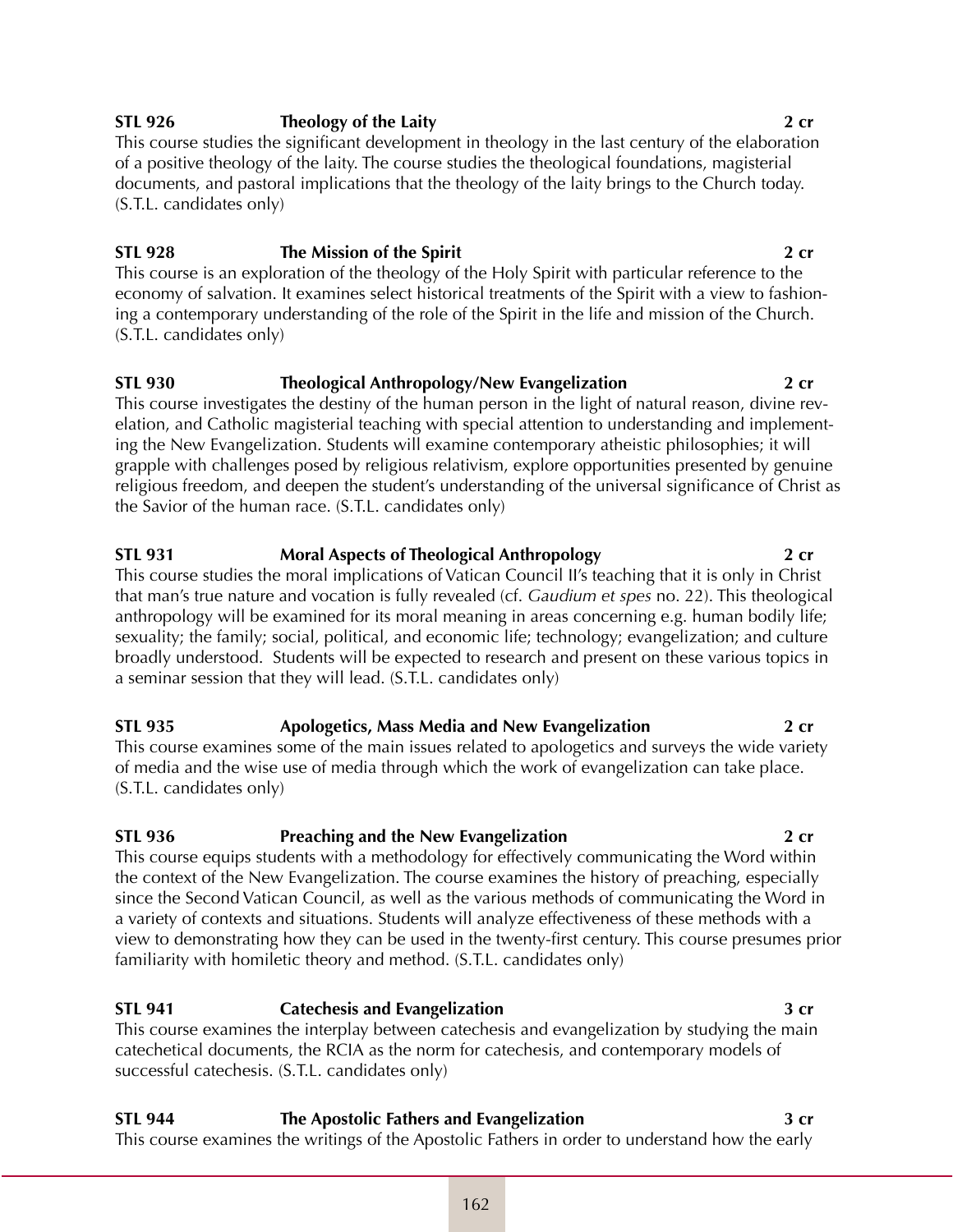Christian Fathers carried on the missionary and catechetical work of the Apostles in the life of the Church. Special attention will be given to the writings of Ignatius of Antioch and Justin Martyr. (S.T.L. candidates only)

**STL 946 History of Christian Missions (Catholic, Protestant and Orthodox) 3 cr** This course studies the history of Christian missions (Catholic, Orthodox, and Protestant) with a view towards discerning principles and models that are relevant to the contemporary challenge of evangelization. (S.T.L. candidates only)

# **STL 948 History of Evangelization in the U.S. 3 cr**

This course explores the efforts of Catholics and other Christians to bring Jesus Christ to individuals and society in the United States. Students will gain familiarity with prominent evangelists, methods of evangelization utilized, and the role of various institutions (including the family) in passing on or preserving the Christian faith in America. The effectiveness of important evangelistic endeavors will be assessed, and proposals for how better to bring the Light of Christ to contemporary Americans and American society will be studied. (S.T.L. candidates only)

**STL 949 The Teaching Office of the Church 3 cr** This course grounds students in the primary modern texts (Vatican I and Vatican II) treating the Magisterium of the Church and examines the main disciplinary norms (esp. 1983 CIC 747-833 and recent dicasterial documents) under which the Church fulfills her teaching mission. (S.T.L. candidates only)

### **STL 950 Life Issues and the New Evangelization 3 cr**

This course answers the call of *Veritatis splendor* to evangelize through moral theology, here with a focus on bioethics. The course involves a close reading of *Evangelium vitae*. It will analyze the most pressing bioethical issues with due consideration given to relevant magisterial documents and modern challenges to Church teaching primarily from the secular world. (S.T.L. candidates only)

# **STL 951 Seminar on Homosexuality 2 cr**

This seminar will cover the question of homosexuality and same sex unions from a moral and pastoral perspective. Students will research how to present some aspect of the topics most effectively to various groups, such as students and parishioners.

### **STL 952 Theology of the Body 3 cr**

This course involves a close study of Pope St. John Paul II's Theology of the Body. It considers the philosophical and theological influences on John Paul II's thought. The course contrasts John Paul II's understanding of sexuality with understandings of sexuality characteristic of contemporary American culture. Students will evaluate various contemporary programs developed to promote the Theology of the Body. (S.T.L. candidates only)

# **STL 963 John Paul II and Mariology 2 cr**

This course explores the "indissoluble bond" (*Lumen gentium*, 53) that links the Blessed Virgin Mary to the mystery of Christ and the Church. Making use of scriptural, historical, and magisterial sources, it investigates the meaning and significance of the central Catholic doctrines concerning Mary (e.g. perpetual virginity, Mother of God, Immaculate Conception, and Assumption). Drawing upon sources such as Vatican II and the writings of Paul VI and John Paul II, it also studies Mary's intimate association with Christ, the Holy Spirit, and the Church in the work of redemption and evangelization. (S.T.L. candidates only)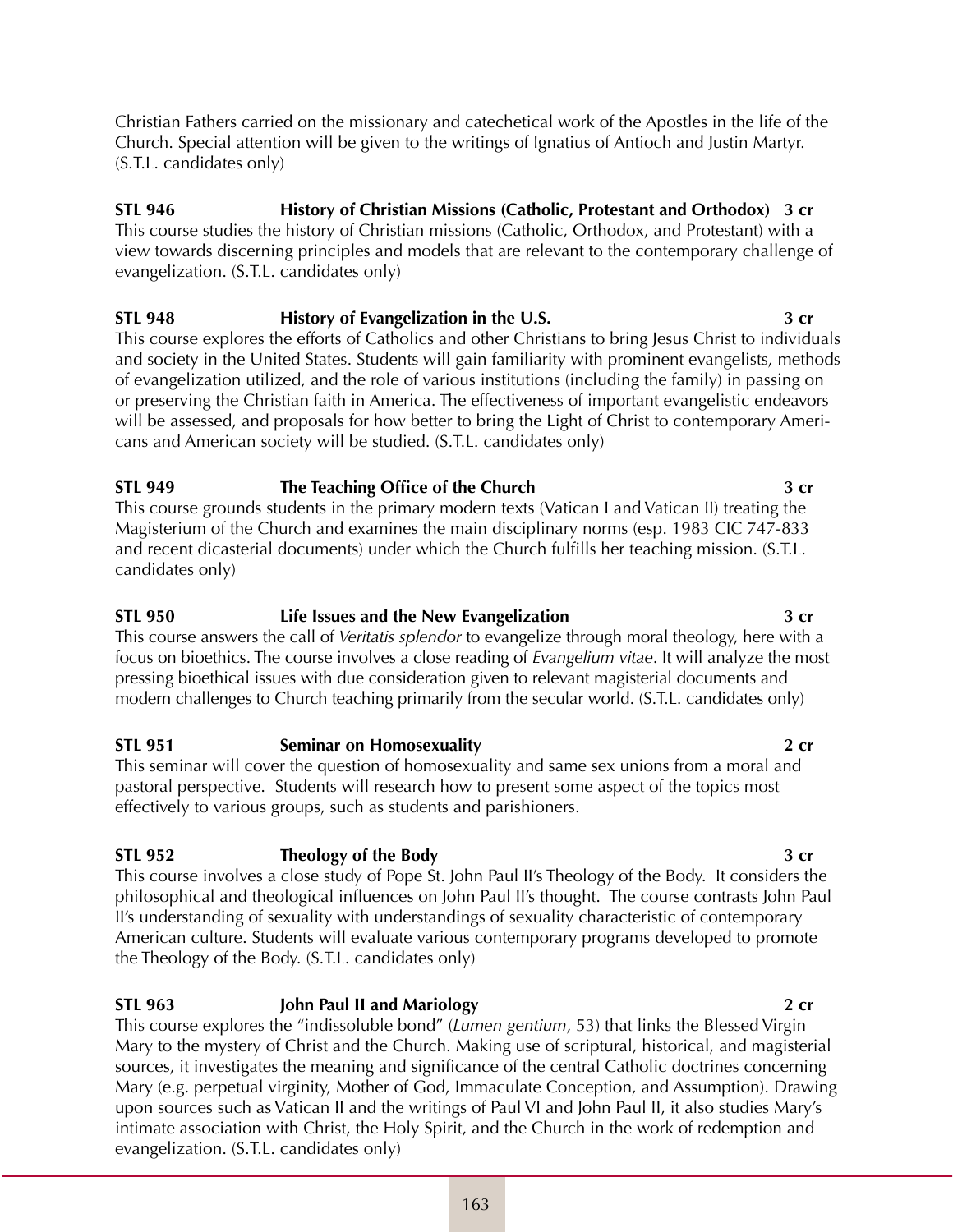# **STL 966 Christianity and the World Religions 2 cr**

This course studies the nature and origins of the religions of the world; Christian theological perspectives on these religions; and the relation of non-Christian religions to the Church and her evangelizing mission. It begins with a historical survey of the religions of the world, taking note of both similarities and differences. It then investigates Catholic perspectives on world religions, considering scriptural, historical, and magisterial sources as well as the issues of religious relativism, inculturation, dialogue, and evangelization. (S.T.L. candidates only)

# **STL 967 Ecumenism: Theological and Pastoral Issues 2 cr**

This course, making reference to magisterial sources, examines a selection of theological and pastoral issues in the field of ecumenism, particularly in their implications for evangelization. (S.T.L. candidates only)

# **STL 970 The Paschal Mystery 2 cr**

This course will study the Paschal Mystery as presented in Scripture and developed by the Fathers, in the context of the drama of salvation history. It will treat the original purpose of creation and its undoing in the Fall; the Incarnation as the prerequisite of Christ's sacrificial mediation; the stages of the Paschal Mystery proper – Cross, Resurrection, Ascension, and Pentecost; and the final renewal of all things to which the Paschal Mystery points. Special attention will be paid to the implications of the Paschal Mystery for Christian identity. (S.T.L. candidates only)

### **STL 971 Christology and Christian Identity in St. Augustine 2 cr** This course examines Augustine's teachings on the person and work of Christ and investigates how the great bishop's Christology formed the basis of his broader teachings on personal Christian identity. Students will explore the problems of Christian identity in the fourth and fifth centuries, Augustine's synthesis of the person and work of Christ as priest, and how this important doctor's synthesis contributes to a better understanding of what it means today to be a Christian in the Church and in society. (S.T.L. candidates only)

# **STL 972 Stages of Spiritual Growth 2 cr**

This course examines the long Catholic tradition that traces the stages of the journey towards union with God. It particularly examines the teaching of the most significant Doctors of the Church that focus on this area. (S.T.L. candidates only)

# **STL 973 Women and Evangelization in the Christian Tradition 2 cr**

This course will study representative women from the history of the Christian tradition, the cultures in which they lived, and the different modes of evangelization which they utilized to proclaim the gospel. With this history in mind the course will explore contemporary opportunities and challenges regarding the evangelization of women in the 21st century. (S.T.L. candidates only)

# **STL 974 AOD: Social and Cultural Analysis 2 cr**

This course will describe the Archdiocese of Detroit (AOD) from historical and socio-cultural perspectives. A brief historical overview of the AOD with a focus on events surrounding Vatican II will provide a necessary framework. The heart of the course will be the statistical analysis of the AOD covering various component units (regions, vicariates, and parishes) and diocesan ministers (bishops, priests, deacons, religious, and lay ecclesial ministers) using variables such as race and ethnicity, age, gender, and social class. The socio-cultural implications of these data will be analyzed and discussed with particular attention given to their relevance for the new evangelization. (S.T.L. candidates only)